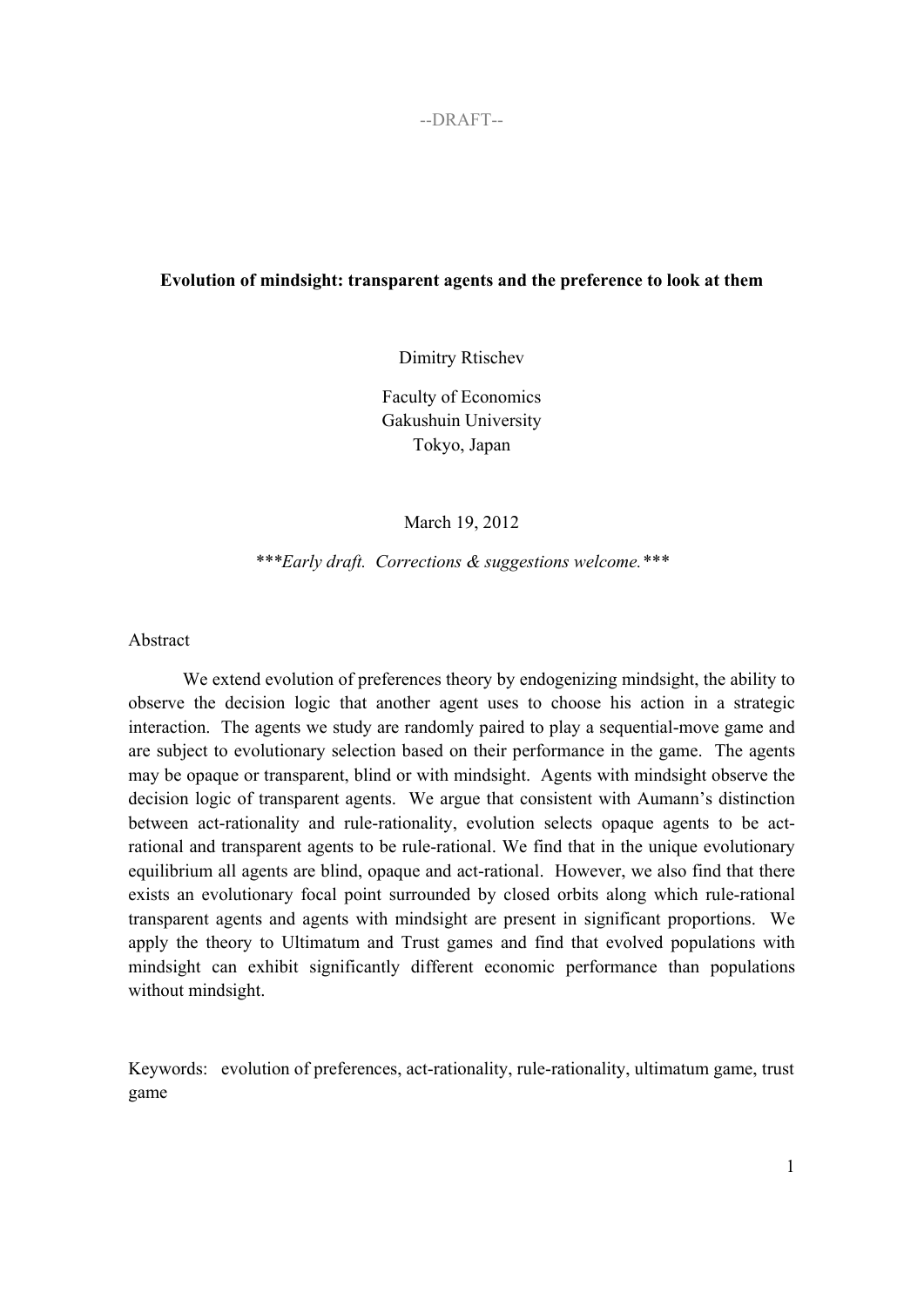### *1. Introduction*

1

Models of strategic interaction usually assume that agents obey the following two directives: (D1) always choose the action that yields oneself the highest payoff, and (D2) assume every other agent always chooses the action that yields him the highest payoff. In the context of the one-shot anonymous Ultimatum Game to divide a dollar, a responder who obeys D1 accepts any offer of one cent or more, and a proposer who obeys D1 and D2 offers one cent, thereby earning 99. A large body of experimental evidence shows that human subjects usually do not play this way: most proposers make substantial offers and many responders refuse small offers. (Oosterbeek 2004) Evidently many human responders do not obey D1 and most human proposers not obey D1 and/or D2. One possible reason is that players are influenced by commitments that have been left out of the model.

That commitments can drastically change the course of strategic interactions has been widely appreciated since Schelling's *Strategy of Conflict*, in which he observed that "it may be perfectly rational ... to wish for the power to suspend certain rational capabilities in particular situations." (Schelling 1960, p. 18) Recently, Aumann (2008) emphasized the distinction between "rule-rationality," which relies on commitment to a rule of behavior, and "act-rationality," which optimizes without rules, and argued that evolution favors agents who are rule-rational.<sup>1</sup> Evolution of preferences theory has explored the evolution of agents committed to maximize a "subjective utility" which may differ from the objective payoffs. (Banerjee and Weilbull 1995; Guth and Peleg 2001) The theory established that in most games evolutionary selection produces agents committed to pursue subjective utility that does differ from objective payoffs. Asking "What to maximize if you must" in a generic game, Heifetz, *et. al.* (2007) formally demonstrated that strategic interaction inherently generates the incentive to commit to maximize something other than the objective payoffs, and such commitments do not disappear under evolutionary dynamics.

An essential assumption underlying these results is that agents can make credible commitments and induce other agents to take such commitments into account. To what extent this assumption holds in human interactions is a central issue in evolutionary psychology. To evolutionary psychologists, it is naïve to analyze the Ultimatum Game as if it were the whole game, because even anonymous strangers meeting to play only once are a product of a long process of evolution during which there was selection pressure to become committed and able to perceive or infer the commitments of others. Evolutionary psychology views human interactions as fundamentally mediated by theory of mind, by subjective commitments secured by emotions, and by other psychological capabilities shaped by evolution. (Nesse 2001) At the level of the brain, interpersonal neurobiology

 $1$  Using different nomenclature, the distinction between rule-rationality and act-rationality has also been made by philosophers of morality and rationality. (*e.g.*, Gauthier, 1986, Chapter VI)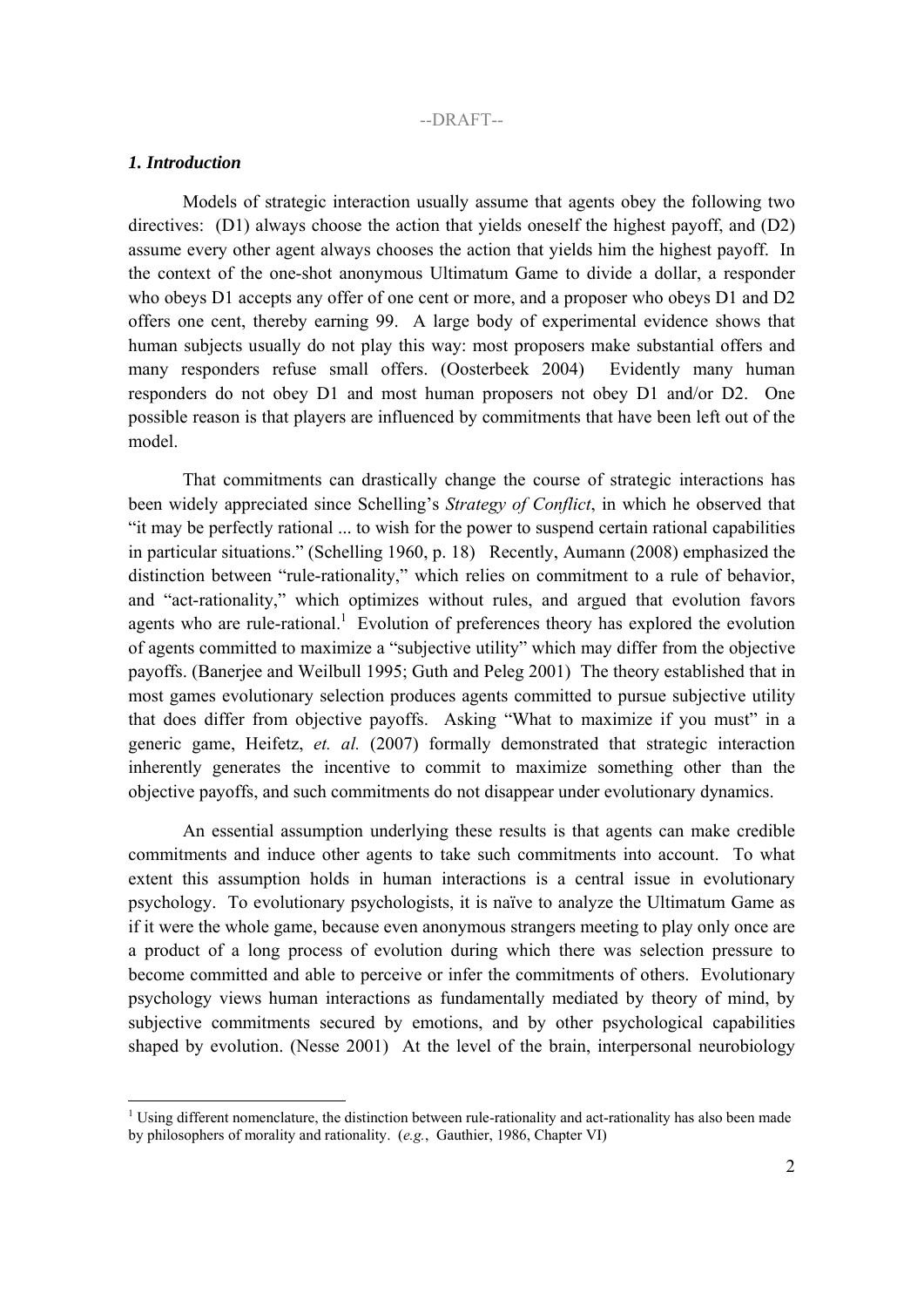studies "mindsight," the ability to form and make use of mental representations of how another human thinks and feels in a given interaction. (Siegel 2001)

One specific example of the evolved human capacity to show and observe mental states is gaze-following studied by Tomasello *et. al.* (2007). Summarizing evidence that "human eyes are colored in a way that helps advertise both their presence and their gaze direction much more saliently than in other primates" they cite studies showing that:

- In a sample of 81 species (including humans), 80 species were found to have low contrast in eye and facial skin coloration (i.e., the outline of the eyes and the position of the iris were difficult to distinguish due to the similarity in color of the facial skin, sclera, and iris). Humans were the only species in which the eye outline and the position of the iris were clearly visible, since the exposed sclera was paler than the lightest colored iris or surrounding skin.
- The human eye and its visible regions were found to be disproportionately large and horizontally elongated for body size *(i.e.*, the visible regions of human eyes were bigger than that of the much larger gorilla). The amount of visible sclera was three times greater in humans than in orangutans when looking straight ahead and twice as large when looking to the side.

Tomasello *et. al.* conducted experiments showing that the information made available by the human eye design is used by humans but not by apes. Thus, the human equilibrium is "disclose gaze direction to others / observe gaze direction of others" whereas the ape equilibrium is "do not disclose / do not observe." Arguably, showing and observing each other's gaze direction is just one small component of mindsight. But the fact that it has evolved in humans and not other primates lends support to the view that mindsight capabilities may help explain unique aspects of human interactions that are not found among other species or among the psychologically simplistic agents of economic theory.

Taking hints from evolutionary psychology, this paper attempts to extend evolution of preferences theory by endogenizing mindsight. The agents we study are randomly paired to play a sequential-move game and are subject to evolutionary selection based on their performance in the game. The agents may be opaque or transparent, blind or with mindsight. Only agents with mindsight observe the decision logic of transparent agents. The decision logic of opaque agents is not observable. Mindsight and transparency are costly.

We find that in the unique evolutionary equilibrium all agents are blind, opaque and act-rational. However, we also find that there exists an evolutionary focal point surrounded by closed orbits along which rule-rational transparent agents and agents with mindsight can be present in significant proportions. Although the evolutionary basis for blindness/opaqueness/act-rationality is much stronger than for mindsight/transparency/rulerationality, the latter can exist in evolved populations and have a significant effect on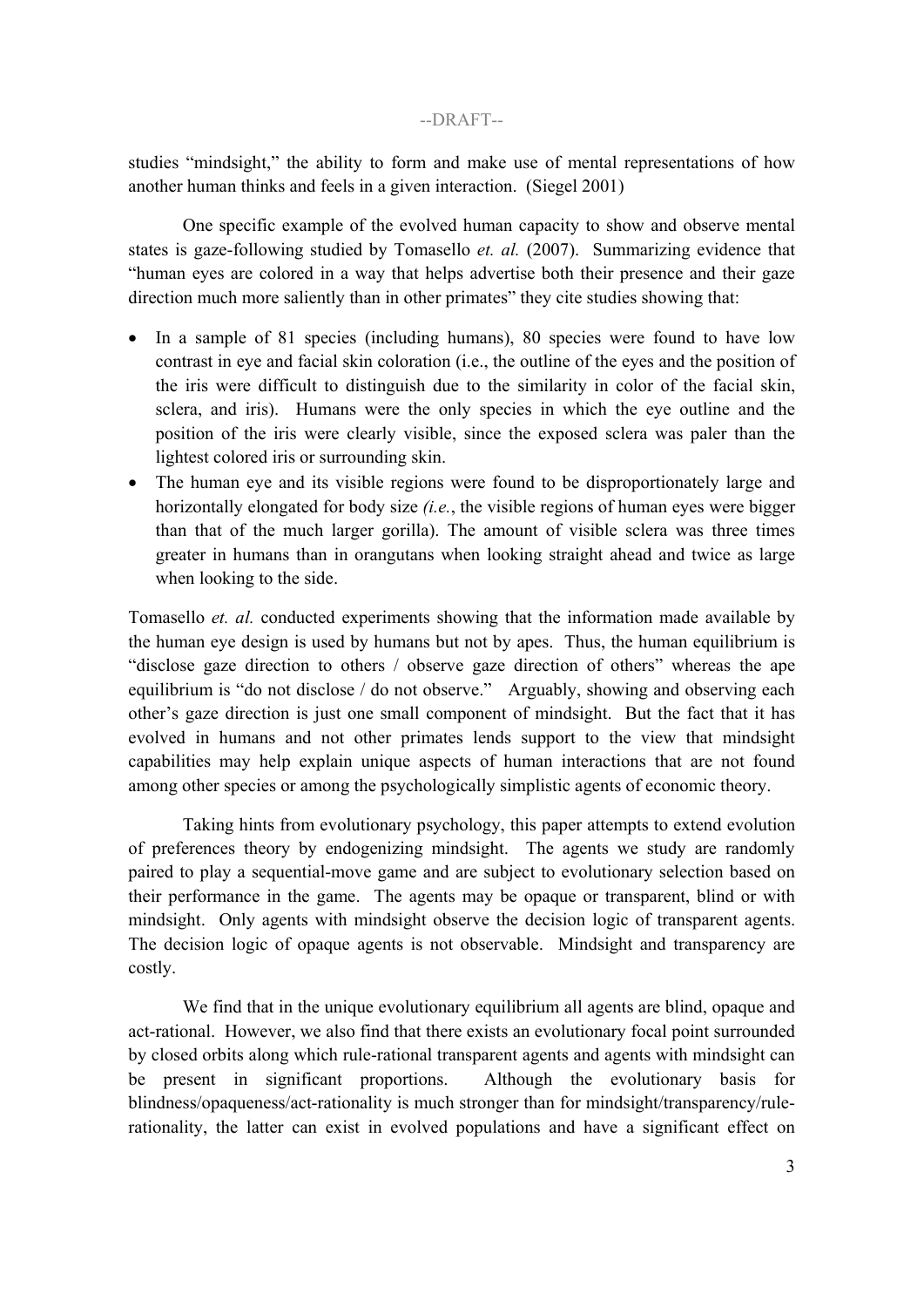behavior. We examine our results in two specific contexts – Ultimatum and Trust games - and find that evolved populations with mindsight can exhibit significantly different economic performance than populations without mindsight.

Previous attempts in the evolution of preferences literature to model how agents get information about other agents' subjective utility or strategic commitments have mostly adopted the paradigm noisy signaling. (Guth and Kliemt, 1998 and 2000; Heifetz, *et. al.*, 2007) In such models, an agent observes the type of another agent but with exogenous noise that results in a positive probability of error. By endogenizing mindsight and transparency in a deterministic framework, our approach allows focus on the evolutionary aspects of the problem without the complications of stochastic issues.

Philosophers working on rationality and morality have gone further in explicitly considering mindsight and transparency among strategically interacting agents. Danielson's (1990) pioneering book, in which he algorithmically examines Gauthier's (1986) theory of rational morality, conceives agents as logic programs that may examine other agents' programs and may allow themselves to be examined by others' programs. Like Danielson, we let each agent operate according to its own decision logic and allow agents that show and observe these decision logics. Unlike Danielson, we assume mindsight and transparency are costly, develop a general framework with a generic base game, and analyze evolutionary population dynamics.

The rest of the paper is organized as follows. The next section lays out a formal framework for analyzing evolution of mindsight and Section 3 presents equilibrium analysis. We then apply the results to Ultimatum Game (Section 4) and Trust Game (Section 5). Section 6 concludes.

### *2. The model*

1

There are two separate populations of agents: "leaders" and "responders." A dyad is formed by randomly drawing one leader from the population of leaders and one responder the population of responders. A parameter *e* drawn from a given probability distribution describes the state of the environment (*e.g.,* weather) that prevails at the time the dyad interacts.<sup>2</sup> Each dyad plays a base game as follows: first both players observe  $e$ , then the leader takes action  $x$ , and finally the responder observes  $x$  and takes action  $y$ . The resulting payoffs are  $\pi_1(x, y, e)$  to the leader and  $\pi_2(x, y, e)$  to the responder. When a dyad is formed, the leader is endowed with  $\pi_1^0$  and the follower is endowed with  $\pi_2^0$ . If either or both players in a dyad abstain from the game, both players keep these endowments.

 $2<sup>2</sup>$  The assumption of the changing environment requires agents to dynamically compute their actions when they play rather than be hardwired to always play the same action.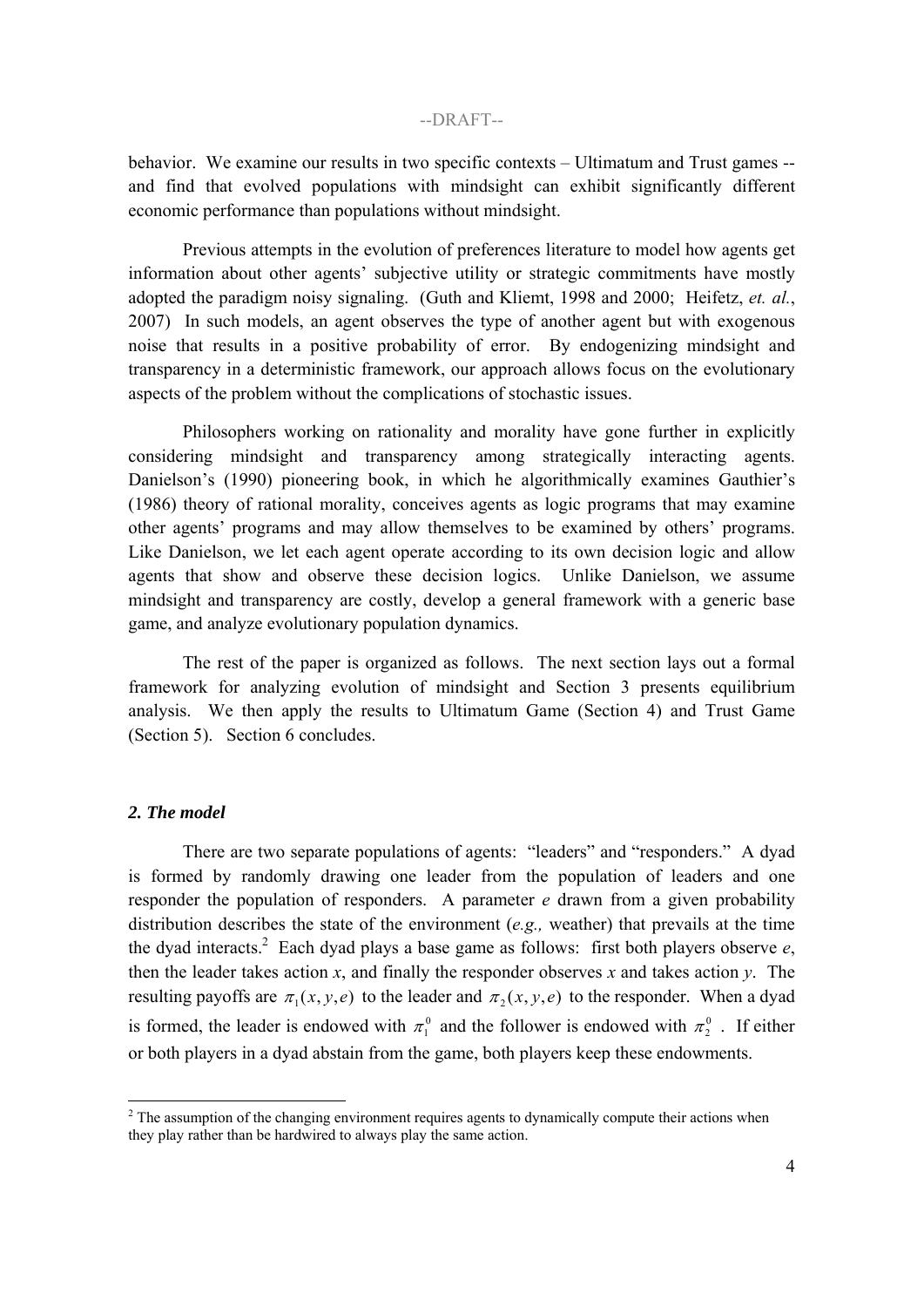Every leader is one of two psychological types: either blind (type B) or with mindsight (type M). Every responder is one of two psychological types: either transparent (type T) or opaque (type O).

- *Definition* An agent's *decision logic* is the function, algorithm, or program that determines how the agent chooses actions.
- *Definition* The decision logic of an agent *with mindsight* takes as input the decision logic of a transparent agent.
- *Definition* The decision logic of a *transparent* agent is taken as input by the decision logic of every agent with mindsight.
- *Definition* The decision logic of a *blind* agent cannot take as input the decision logic of any other agent.
- *Definition* The decision logic of an *opaque* agent cannot be taken as input by any other agent.

The type of responder is given by  $(\theta, \Theta)$ , where  $\theta \in \{T, O\}$  indicates transparency or opaqueness and  $\Theta$  is the decision logic; that is  $y = \Theta(x, e)$ . Displaying one's decision logic is a costly capability – a transparent responder incurs a cost  $\tau > 0$  every time he plays. Many types of opaque and transparent responders may exist, differing in terms of their decision logic. The state of responder population is given by the population share vector<sup>3</sup>  $\mathbf{q} = (q_1, \ldots, q_0, q_{0+1}, \ldots, q_{0+T})$ , where  $q_i \in [0,1]$  is the share of the *i*<sup>th</sup> type of responder  $(\theta_i, \Theta_i)$ , *O* is the number of opaque responder types, *T* is the number of transparent responder types, and  $\sum q_i = 1$ .

A leader is programmed to act according to decision logic  $\Lambda$ . The leader's action is given by  $x = \Lambda(\Phi, e)$ , where  $\Phi$  is the decision logic of the responder as believed by the leader. In other words,  $\Phi$  is the leader's theory of the responder's mind. Every leader maximizes its own payoff given his belief in how the responder will react; that is the decision logic of a leader with theory of mind  $\Phi$  is

$$
\Lambda(\Phi,e) = \arg\max_{x} \pi_1(x,\Phi(x,e),e).
$$

The type of leader is specified by  $(\lambda, \Phi)$ , where  $\lambda \in \{B, M\}$  indicates blindness or mindsight. Mindsight is a costly capability – a leader with mindsight incurs a cost  $\mu > 0$ every time he plays. Many types of blind leaders and leaders with mindsight may exist, differing in terms of their decision logic. The state of leader population is given by the population share vector  $\mathbf{p} = (p_1, ..., p_B, p_{B+1}, ..., p_{B+M})$ , where  $p_i \in [0,1]$  is the share of the *i*<sup>th</sup>

 $\overline{a}$ 

<sup>3</sup> Population share vectors **q** and **p** are column vectors.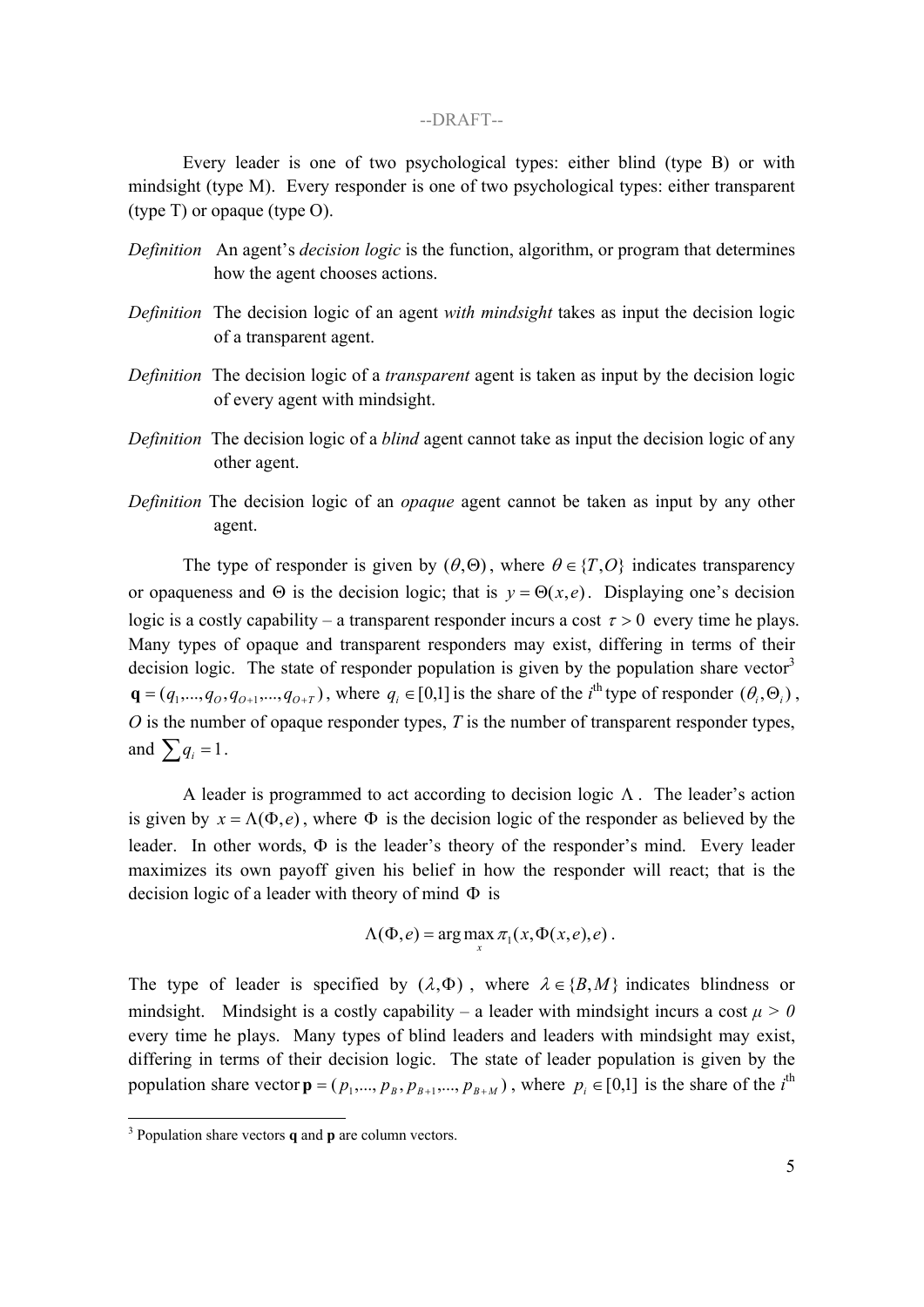type of leader  $(\lambda_i, \Phi_i)$ , *B* is the number of blind leader types, *M* is the number of leader types with mindsight, and  $\sum_{i=1}^{n} p_i = 1$ .

In terms of psychological traits, there are four possible types of dyads: MT, MO, BT, and BO. Mindsight operates only in the MT dyad: the leader's decision logic takes the responder's decision logic as input and computes the action  $x = \Lambda(\Theta, e)$ . In the MO, BT, and BO dyads, the leader cannot observe  $\Theta$  and therefore the leader's decision logic relies on a built-in theory of mind to compute  $x = \Lambda(\Phi, e)$ . The payoffs earned in each of the four dyads are as follows<sup>4</sup>:

Blind-Opaque dyad: (leader type *i = 1,…,B*; responder type *j = 1,…,O*)

 $\Pi_{ij}^{BO} \equiv \pi_1(\Lambda(\Phi_i), \Theta_j(\Lambda(\Phi_i)))$  to the leader

 $\Pi_{ij}^{OB} \equiv \pi_2(\Lambda(\Phi_i), \Theta_j(\Lambda(\Phi_i)))$  to the responder

Blind-Transparent dyad:  $(i = 1, ..., B; j = O+1, ..., O+T)$ 

 $\Pi_{ij}^{BT} = \pi_1(\Lambda(\Phi_i), \Theta_j(\Lambda(\Phi_i)))$  to the leader

 $\Pi_{ij}^{TB} = \pi_2(\Lambda(\Phi_i), \Theta_j(\Lambda(\Phi_i))) - \tau$  to the responder

Mindsight-Opaque dyad:  $(i = B+1, ..., B+M; j = 1, ..., O)$ 

 $\Pi_{ij}^{MO} = \pi_1(\Lambda(\Phi_i), \Theta_j(\Lambda(\Phi_i))) - \mu$  to the leader

 $\Pi_{ij}^{OM} = \pi_2(\Lambda(\Phi_i), \Theta_j(\Lambda(\Phi_i)))$  to the responder

Mindsight-Transparent dyad: (*i = B+1,…,B+M*; *j = O+1,…,O+T*)

 $\Pi_{ij}^{MT} = \pi_1(\Lambda(\Theta_j), \Theta_j(\Lambda(\Theta_j))) - \mu$  to the leader  $\Pi_{ij}^{TM} = \pi_2(\Lambda(\Theta_j), \Theta_j(\Lambda(\Theta_j))) - \tau$  to the responder

The leaders' payoff matrix has *B+M* rows and *O+T* columns arranged as follows:

| $\Pi^{BO}$ | $\mathbf{f}^{BT}$<br>П |
|------------|------------------------|
| $\Pi^{MO}$ | MT<br>Г                |

 $4$  For notational clarity, we omit the environment parameter  $e$  in most expressions hereinafter.

 $\overline{a}$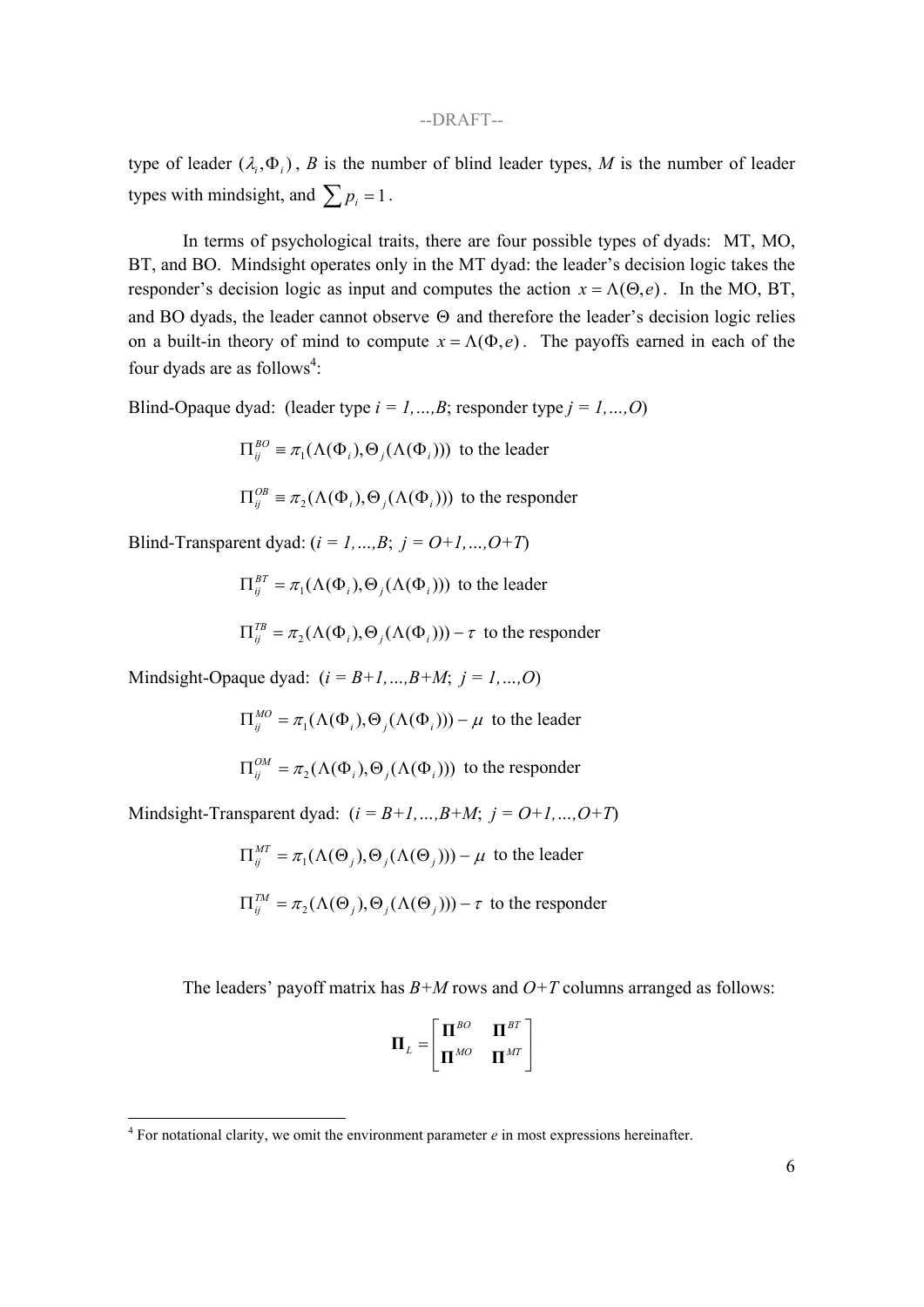where  $\mathbf{\Pi}^{BO} = [\Pi_{ij}^{BO}]$  is the B-row O-column matrix of leader payoffs in blind-opaque dyads,  $\Pi^{BT}$  is the B-row T-column matrix of leader payoffs in blind-transparent dyads, *II<sup>MO</sup>* is the M-row O-column matrix of leader payoffs in mindsight-opaque dyads, and  $\Pi^{MT}$  is the M-row T-column matrix of leader payoffs in mindsight-transparent dyads.

Analogously, the responders' payoff matrix has  $O+T$  rows and  $B+M$  columns arranged as follows:

$$
\boldsymbol{\Pi}_R = \begin{bmatrix} \boldsymbol{\Pi}^{OB} & \boldsymbol{\Pi}^{TB} \\ \boldsymbol{\Pi}^{OM} & \boldsymbol{\Pi}^{TM} \end{bmatrix}
$$

The evolutionary dynamics occur as follows. During each generation many random dyads are formed to play the base game. Each type of leader (responder) accumulates fitness equal to the sum of the payoffs earned by that type of leader (responder) in the base game. At the end of a generation agents replicate and die. Replication occurs within the leader and responder populations separately. The replication is governed by a standard replicator dynamic. Specifically, the share of a given type of leader (responder) in the new population of leaders (responders) equals the fitness share earned by that type of leader (responder) in the old population, computed as the share of the total fitness earned by all leaders (responders) in the old generation. Many generations ensue.

The expected fitness of each leader type given the state of the responder population is given by the expected fitness vector  $V^L = \Pi_L q$ . The population average fitness of leaders is  $\overline{V}_l \equiv \mathbf{p} \cdot \mathbf{V}^L$ . Analogously, the expected fitness of each responder type given the state of the leader population is  $V^R = \hat{\mathbf{\Pi}}_R \mathbf{p}$ , where  $\hat{\mathbf{\Pi}}_R$  is the transpose of  $\mathbf{\Pi}_R$ . The population average fitness of responders is  $\overline{V}_R \equiv \mathbf{q} \cdot \mathbf{V}^R$ . The replicator dynamic is:

Leaders:  $\dot{p}_i = p_i (V_i^L - \overline{V}_i), \quad i = 1,..., B + M$ 

Responders:  $\dot{q}_i = q_i(V_i^R - \overline{V}_R), \quad j = 1,...,O + T$ 

*Definition* A *fixed point* of the replicator dynamics is a population state of leaders and responders (**p**,**q**) that satisfies the following conditions for all  $i = 1, ..., B+M$  and  $j = 1, ...,$ *O+T*:

- (i)  $V_i^L = \overline{V}_L$  *if*  $p_i > 0$
- (ii)  $V_j^R = \overline{V}_R$  *if*  $q_j > 0$ ,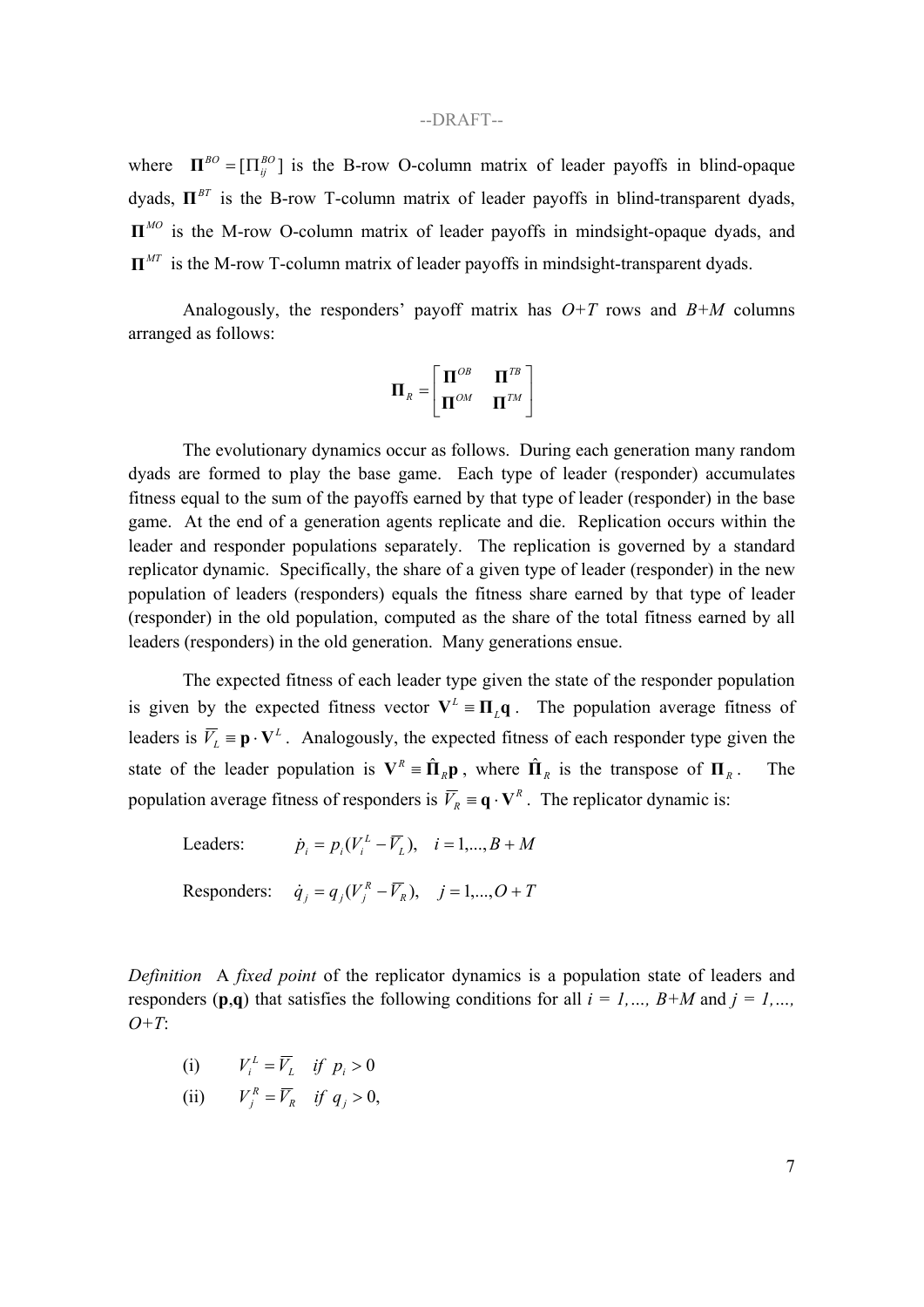(iii)  $V_i^L < \overline{V_i}$  *if*  $p_i = 0$ (iv)  $V_i^R < \overline{V_i}$  *if*  $q_i = 0$ 

### *3. Equilibrium analysis*

Consider the following responder decision logics that correspond to Aumann's (2008) act-rationality and rule-rationality:

*Definition* An *act-rational* responder has the decision logic  $A(x, e) = \arg \max_{y} \pi_2(x, y, e)$ .

*Definition* A *rule-rational* responder has decision logic *R(x, e)* which satisfies

 $\forall e \quad \nexists R' \, s.t. \, \pi_2(\Lambda(R'), R'(\Lambda(R')), e) > \pi_2(\Lambda(R), R(\Lambda(R)), e)$  and

$$
\forall e \quad \forall x \neq \Lambda(R) \quad \exists R' \ s.t. \ \pi_1(x, R'(x), e) > \pi_1(x, R(x), e)
$$

Decision logic A is the responder's best response whereas decision logic R is the responder's best strategic commitment. The first condition in the definition of R ensures that no other decision logic yields the responder a higher payoff. The second condition ensures R "punishes" as much as possible a leader who does not maximize own payoff by taking into account the leader's commitment to R.

We will denote the leader's payoff-maximizing strategy given the decision logic of the responder as follows:

$$
x_A = \Lambda(A) = \arg\max_{x} \pi_1(x, A(x))
$$

$$
x_R = \Lambda(R) = \arg\max_{x} \pi_1(x, R(x))
$$

We use the following shorthand notation to denote base game payoffs to leaders  $(i=1)$  and responders  $(i=2)$ , net of the costs of mindsight and transparency:

 $\pi_i^{AR} = \pi_i(x_A, R(x_A))$  $\pi_i^{RA} = \pi_i(x_R, A(x_R))$  $\pi_i^{A} = \pi_i(x_A, A(x_A))$  $\pi_i^{RR} = \pi_i(x_R, R(x_R))$ 

We confine attention to base games in which strategic commitment affects payoffs. This class of games is large and can be formally described as in Heifetz, *et. al.* (2007). For our purposes, it suffices to assume the following about the payoff structure of the base game: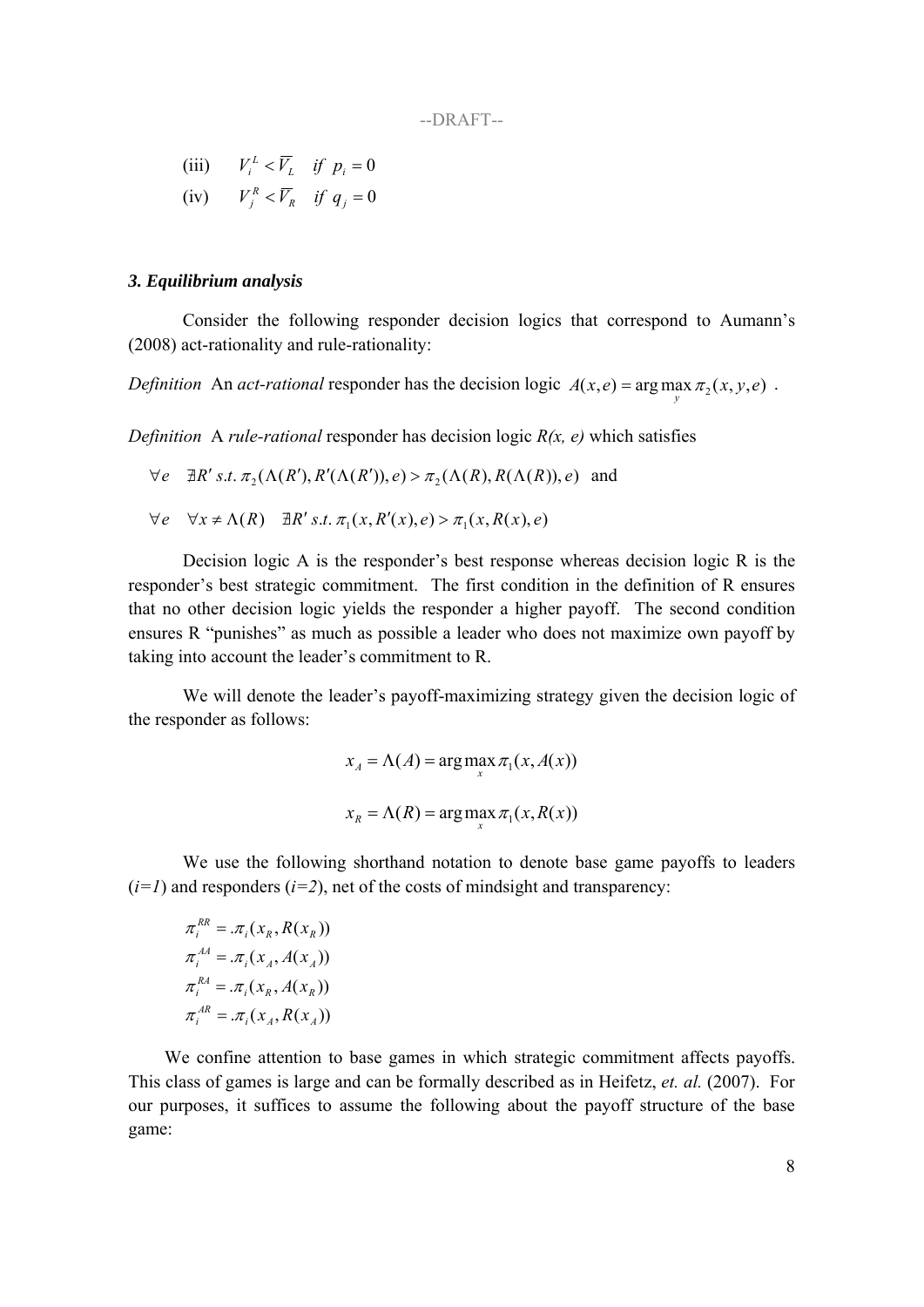*Assumption 1* The base game is such that  $x_A$ , and  $x_R$  are uniquely defined and satisfy the following:

$$
x_A \neq x_R \,\forall e
$$
  
\n $\pi_i^A > \pi_i^0 \,\forall e$  (participation constraint under act-rationality)

 $\pi_i^{RR} > \pi_i^0 \ \forall e$  (participation constraint under rule-rationality)

In order to make it possible for mindsight and transparency to evolve, it is necessary to assume that the cost of these capabilities is not too large relative to how they influence payoffs in the base game. Specifically:

*Assumption 2* For a responder facing a leader with mindsight, the cost of transparency is less than the benefit of strategic commitment:

$$
\tau < \pi_2^{\scriptscriptstyle RR} - \pi_2^{\scriptscriptstyle AA} \quad \forall\, e
$$

*Assumption 3* For a leader facing a rule-rational transparent responder, the cost of mindsight is less than the benefit of heeding the responder's strategic commitment:  $\mu < \pi_1^{RR} - \pi_1^{AR}$   $\forall e$ 

The following propositions identify which types of agents may exist in fixed point populations. All the proofs are in the Appendix.

*Proposition 1* At a fixed point every opaque responder is act-rational.

*Proposition 2* At a fixed point all leaders with mindsight believe that opaque responders are act-rational. That is, a leader with mindsight in a dyad with a responder of type  $(\theta, \Theta)$ has the theory of mind:

$$
\Phi^M = \begin{cases} \Theta \text{ if } \theta = T \\ A \text{ if } \theta = O \end{cases}
$$

*Proposition 3* The monomorphic populations of blind leaders (B, A) and opaque actrational responders (O, A) constitute an evolutionarily stable fixed point.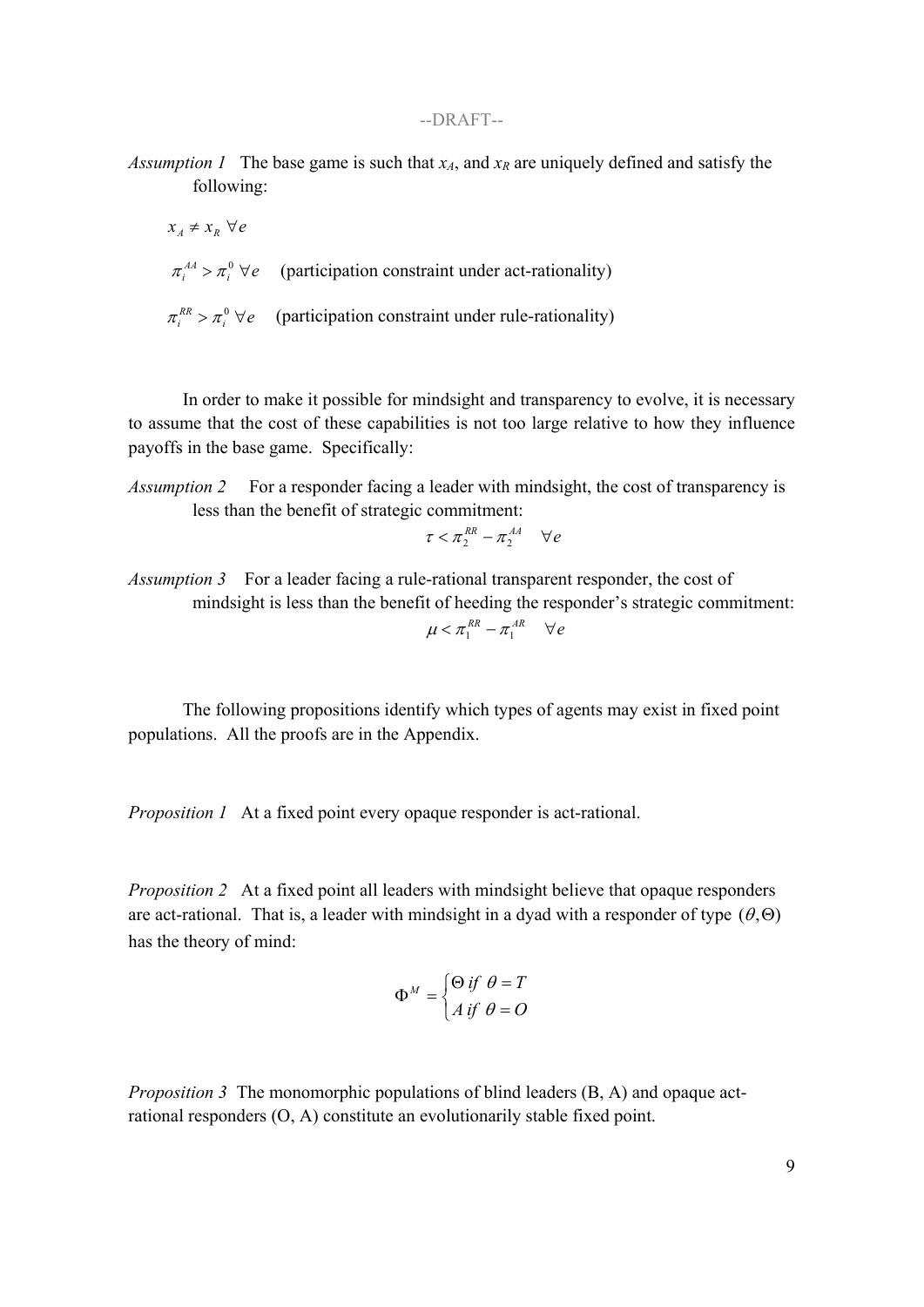*Proposition 4* There does not exist a fixed point at which all leaders have mindsight.

*Proposition 5* There does not exist a fixed point at which all responders are transparent and all have the same decision logic.

*Proposition 6* If the cost of mindsight is sufficiently small, there exists a unique fixed point at which a share  $m^* \in (0,1)$  of leaders have mindsight, a share  $t^* \in (0,1)$  of responders are transparent, all blind leaders believe responders are rule-rational, and all transparent responders are rule-rational. This fixed point is given by

$$
m^* = \frac{\pi_2^{RR} - \pi_2^{RA} - \tau}{\pi_2^{AA} - \pi_2^{RA}} \qquad t^* = 1 - \frac{\mu}{\pi_1^{AA} - \pi_1^{RA}}
$$

Moreover,  $(m^*, t^*)$  is an evolutionary focal point around which all trajectories are closed orbits with the time frequencies of *(m, t)* along the orbits equal to *(b\*, o\*)*.

*Proposition 7* There exists a unique unstable fixed point at which a fraction  $m^* \in (0,1)$  of leaders have mindsight, a fraction  $t^* \in (0,1)$  of responders are transparent, all blind leaders believe responders are act-rational, and all transparent responders are rule-rational.

The foregoing propositions identify which combinations of psychological traits and decision logics may evolve among agents subject to selection based on their performance in a sequential dyadic interaction. The only evolutionarily stable state is universal blindness, opaqueness, and act-rationality. Blind leaders and opaque responders cannot go extinct. Opaque responders must be act-rational. Although mindsight, transparency, and rulerationality cannot be universal and cannot be present in asymptotically stable proportions, they may be present in populations along closed erdogic orbits around a fixed point. In such populations, blind leaders assume that responders are rule-rational and leaders with mindsight assume that opaque responders are act-rational.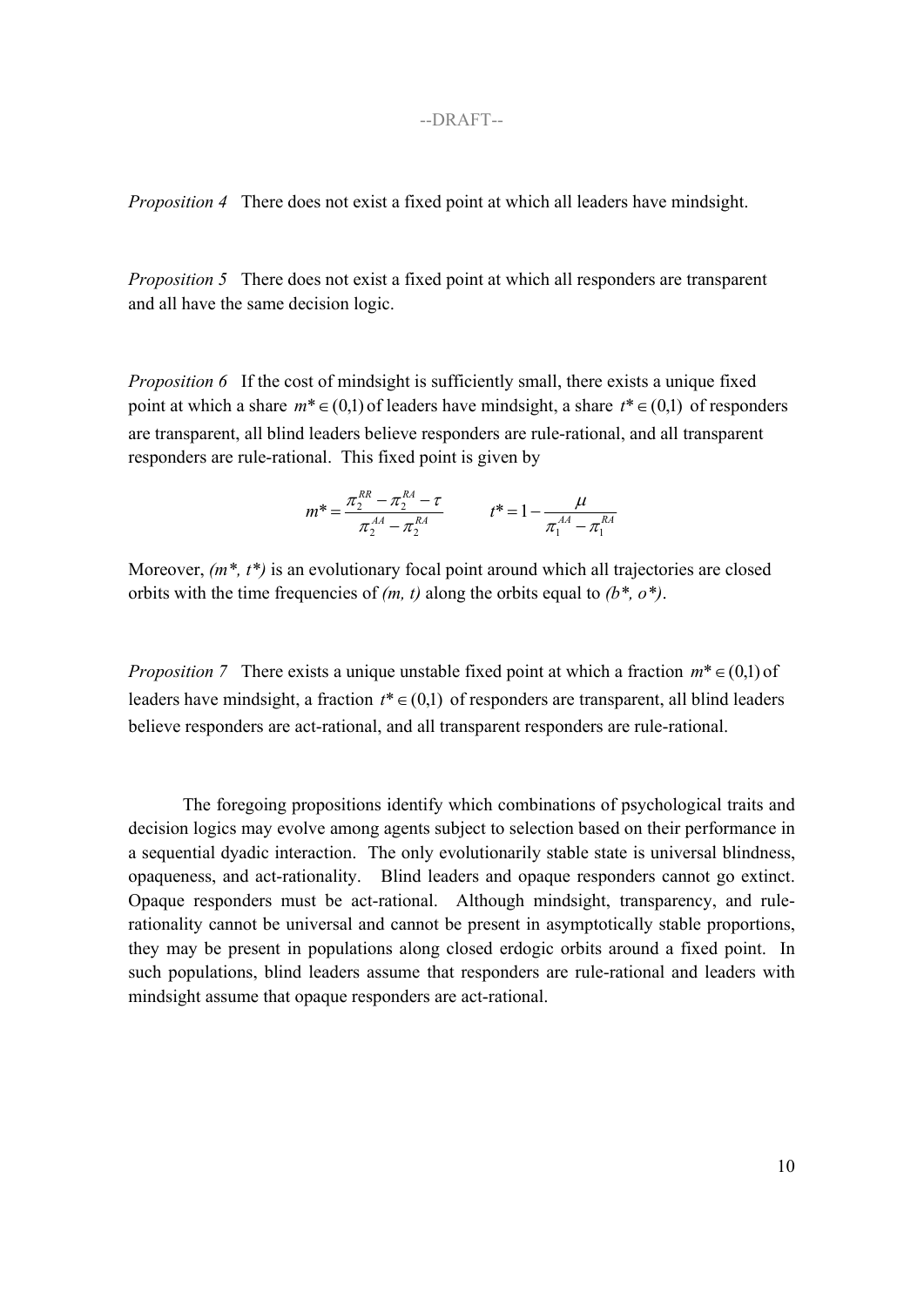#### *4. Ultimatum island*

Imagine an island populated by two species: leaders and responders. At every unit of time, a leader and a responder randomly meet near a resource of value *e*. Extracting the resource requires them to cooperate. The leader proposes to give *x* to the responder after they extract the resource, where  $0 \le \varepsilon \le x \le e - \varepsilon$  and  $\varepsilon$  is the minimum amount that can be allocated to an agent.<sup>5</sup> The responder accepts or rejects the offer. If the responder rejects, the agents go their separate ways and the resource rots away. If the responder accepts, the agents cooperate to extract and divide the resource. There are no endowments that agents can keep by abstaining from the game:  $\pi_1^0 = \pi_2^0 = 0$ . The proposer and responder payoff functions are, respectively

$$
\pi_1(x, y) = \begin{cases} e - x & \text{if } y = accept \\ 0 & \text{if } y = reject \end{cases} \qquad \pi_2(x, y) = \begin{cases} x & \text{if } y = accept \\ 0 & \text{if } y = reject \end{cases}
$$

Under ideal institutions that costlessly ensure cooperation in all dyads, the total average product realized on the island per unit of time is  $P = e$ . This is the first-best baseline.

The decision logic of an act-rational responder is:

$$
A(x) = \begin{cases} accept \text{ if } x \ge \varepsilon \\ reject \text{ if } x < \varepsilon \end{cases}
$$

The decision logic of a rule-rational responder is:

$$
R(x) = \begin{cases} accept \text{ if } x \ge e - \varepsilon \\ reject \text{ if } x < e - \varepsilon \end{cases}
$$

Proposer strategies are:  $x_A = \varepsilon$  and  $x_R = e - \varepsilon$ . The payoffs under the various combinations of decision logics are:

$$
\pi_1^{AA} = e - \varepsilon \qquad \pi_2^{AA} = \varepsilon
$$
  
\n
$$
\pi_1^{RR} = \varepsilon \qquad \qquad \pi_2^{RR} = e - \varepsilon
$$
  
\n
$$
\pi_1^{AR} = 0 \qquad \qquad \pi_2^{AR} = 0
$$
  
\n
$$
\pi_1^{RA} = \varepsilon \qquad \qquad \pi_2^{RA} = e - \varepsilon
$$

By Proposition 3, the blind/opaque/act-rational population in which all leaders are (B, A) and all responders are (O, A) is evolutionarily stable.

By Proposition 6, the following population is an evolutionary focal point:

<sup>&</sup>lt;sup>5</sup> To avoid weak inequalities, we assume that when cooperating each agent incurs a small cost and therefore agents make and accept only those offers which give both parties a strictly positive gain of at least  $\epsilon$ .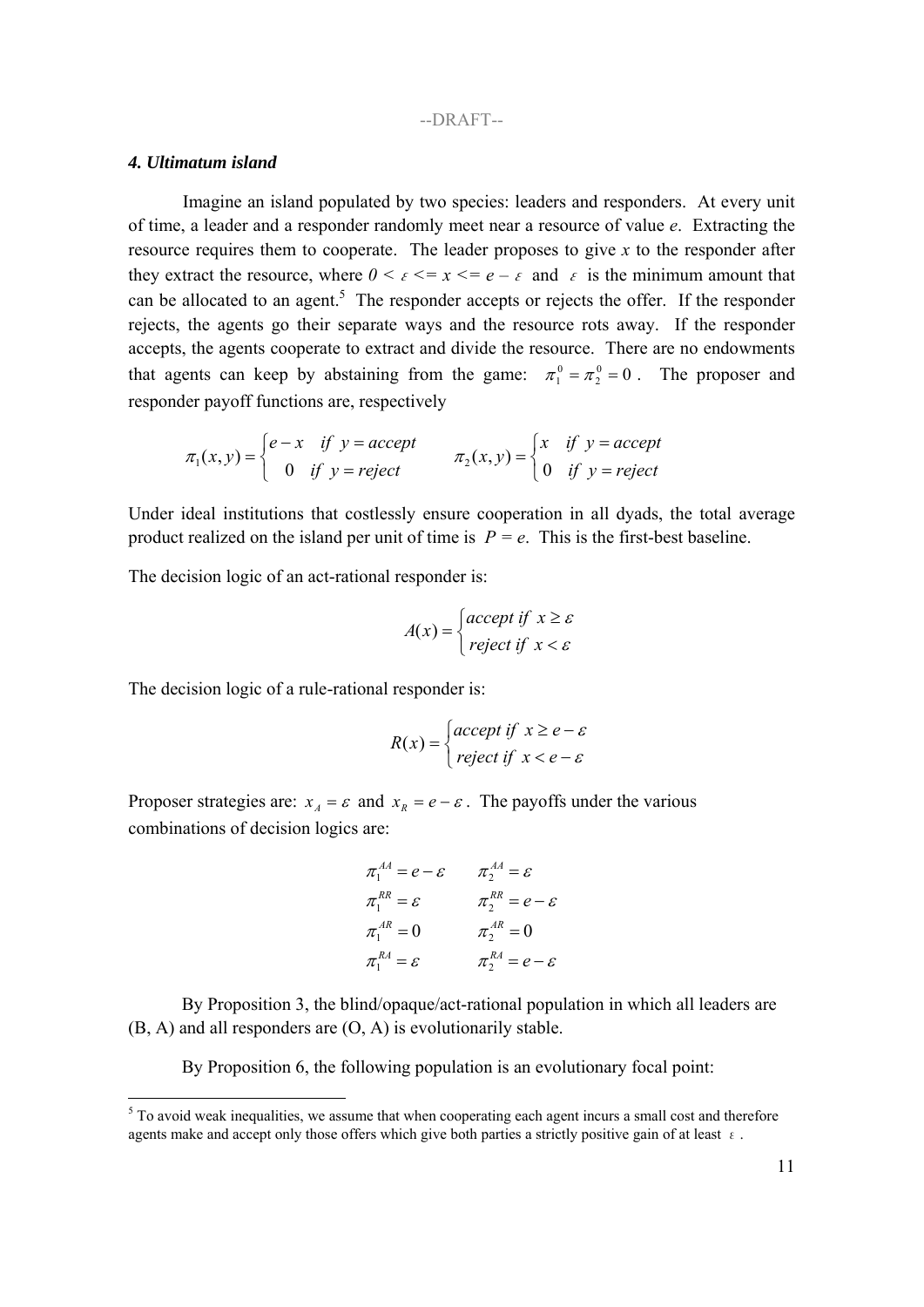Leaders: (B, R) and (M,  $\Phi^M$ ) Pop. shares:  $b = 1 - \frac{\tau}{e - 2\varepsilon}$ ,  $m = \frac{\tau}{e - 2\varepsilon}$ τ ε  $=1-\frac{\tau}{e-2\varepsilon}, m=\frac{\tau}{e-2\varepsilon}$ *e b*

Responders: (O, A) and (T, R) Pop. shares:  $o = \frac{\mu}{e - 2\varepsilon}$ ,  $t = 1 - \frac{\mu}{e - 2\varepsilon}$  $\mu$ ε  $=\frac{\mu}{e-2\varepsilon}, t=1-\frac{\mu}{e-2}$ *e*  $o = \frac{\mu}{\sqrt{2}}, t = 1 - \frac{\mu}{\sqrt{2}}$ 

provided 
$$
\mu < \frac{\varepsilon(e-2\varepsilon)}{e-\varepsilon}
$$
 and  $\tau < e-2\varepsilon$ 

 Table 1 presents a numerical example comparing economic performance in the monomorphic and bimorphic populations. In the monomorphic equilibrium all proposers offer the minimum and responders always accept. There is no mindsight among proposers or transparency among responders. All responders are act-rational and all proposers believe that all responders are act-rational. Mindsight, transparency and rule-rationality exist along closed orbits around the bimorphic fixed point. In these populations too offers are never rejected since blind proposers believe that responders are rule-rational and offer almost everything. The total product realized is only  $\tau$  less than in the monomorphic equilibrium, but is allocated almost entirely to the responders. Mindsight and transparency thus serve to reverse the allocation in favor of responders.

Without mindsight proposers exploit the act-rational responders and this is a stable equilibrium. Since mindsight and transparency enable responders to turn the tables and exploit the proposers, responders prefer display their rule-rational decision logic but leaders prefer not to look. Yet even though mindsight hurts them, leaders with mindsight can be present in an evolved population. As the numerical example shows, even a small fraction of proposers with mindsight may be enough to support transparency and rule-rationality among almost all responders, and make the blind leaders hold rule-rationality as their theory of the responder's mind. Although mindsight hurts proposers, because it is locally adaptive it does not go extinct.

According to experimental evidence compiled across numerous studies in different cultures, on average, human proposers offer 40% of the pie and human responders reject 16% of offers. (Oosterbeek 2004) Although our simple model cannot explain this data, it points to the possibility that a more refined model of mindsight and evolutionary commitment to rule-rationality may be able to help account for this evidence.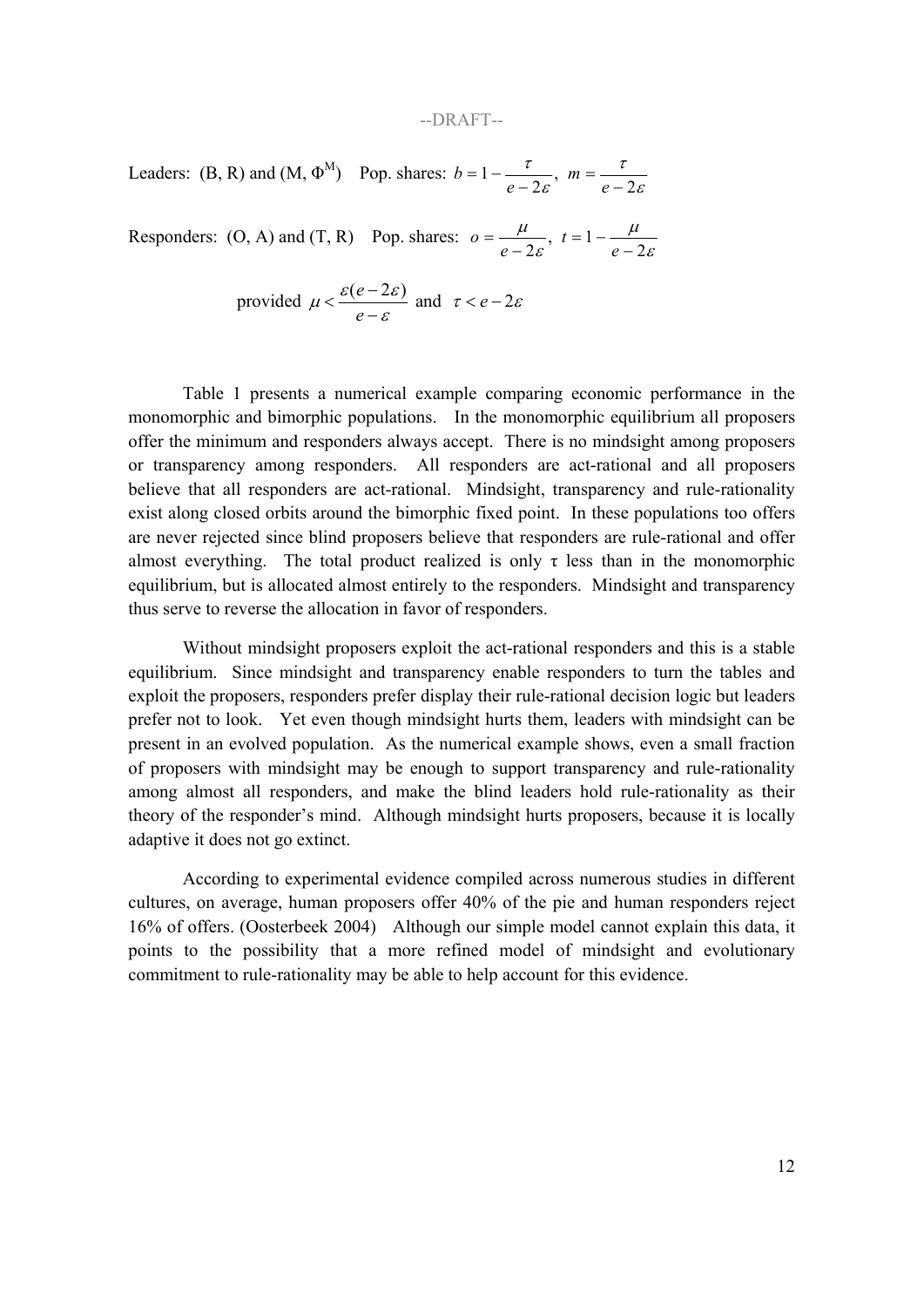| Base game: Ultimatum                   |           | $e=100$ , $\varepsilon=5$ , $\mu=2$ , $\tau=1$ |           |
|----------------------------------------|-----------|------------------------------------------------|-----------|
|                                        |           | Monomorphic                                    | Bimorphic |
| <b>Population</b>                      |           |                                                |           |
| Leaders                                |           |                                                |           |
| Blind (B, A)                           | a         | 1                                              | $\Omega$  |
| Blind (B, R)                           | b         | 0                                              | 0.989     |
| Mindsight (M, $\Phi^M$ )               | m         | 0                                              | 0.011     |
| Responders                             |           |                                                |           |
| Opaque act-rational (O, A)             | O         | $\mathbf{1}$                                   | 0.022     |
| Transparent rule-rational (T, R)       | t         | 0                                              | 0.978     |
|                                        |           |                                                |           |
| Performance                            |           |                                                |           |
| Leader average fitness                 | VL        | 100                                            | 5         |
| Responder average fitness              | <b>VR</b> | $\Omega$                                       | 94        |
| Total product realized                 | $P=VL+VR$ | 100                                            | 99        |
| First-best product possible            | e         | 100                                            | 100       |
| Fraction of first-best realized        | P/e       | 1                                              | 0.99      |
| Leader share of product                | VL/P      | 1                                              | 0.05      |
| Responder share of product             | VR/P      | 0                                              | 0.95      |
| Fraction of dyads with rejected offers | at        | 0                                              | 0         |

**Table 1** Economic performance in the ultimatum game in populations with and without mindsight

## *5. Trust island*

An island is populated by two species: leaders and responders. At every unit of time, a leader and a responder meet near a resource of value  $e > 0$ . The leader can keep the entire resource to himself or can "invest" some portion  $x \in [0, e]$  of it in a project managed by the responder. The responder works to multiply the value of the investment by a factor of  $k > 1$ . The responder can then pay back any amount  $y \in [0, kx]$  to the leader. The resulting payoffs are  $\pi_1(x, y) = e - x + y$  to the leader and  $\pi_2(x, y) = kx - y$  to the responder. The endowments that the agents in each dyad keep if one or both abstain from playing are:  $\pi_1^0 = e$  and  $\pi_2^0 = 0$ . First-best institutions that costlessly ensure maximal investment in all dyads generate a total average product of *P = ke*. This is the first-best baseline.

The decision logic of an act-rational responder never returns anything to the leader:

 $A(x,e) = 0$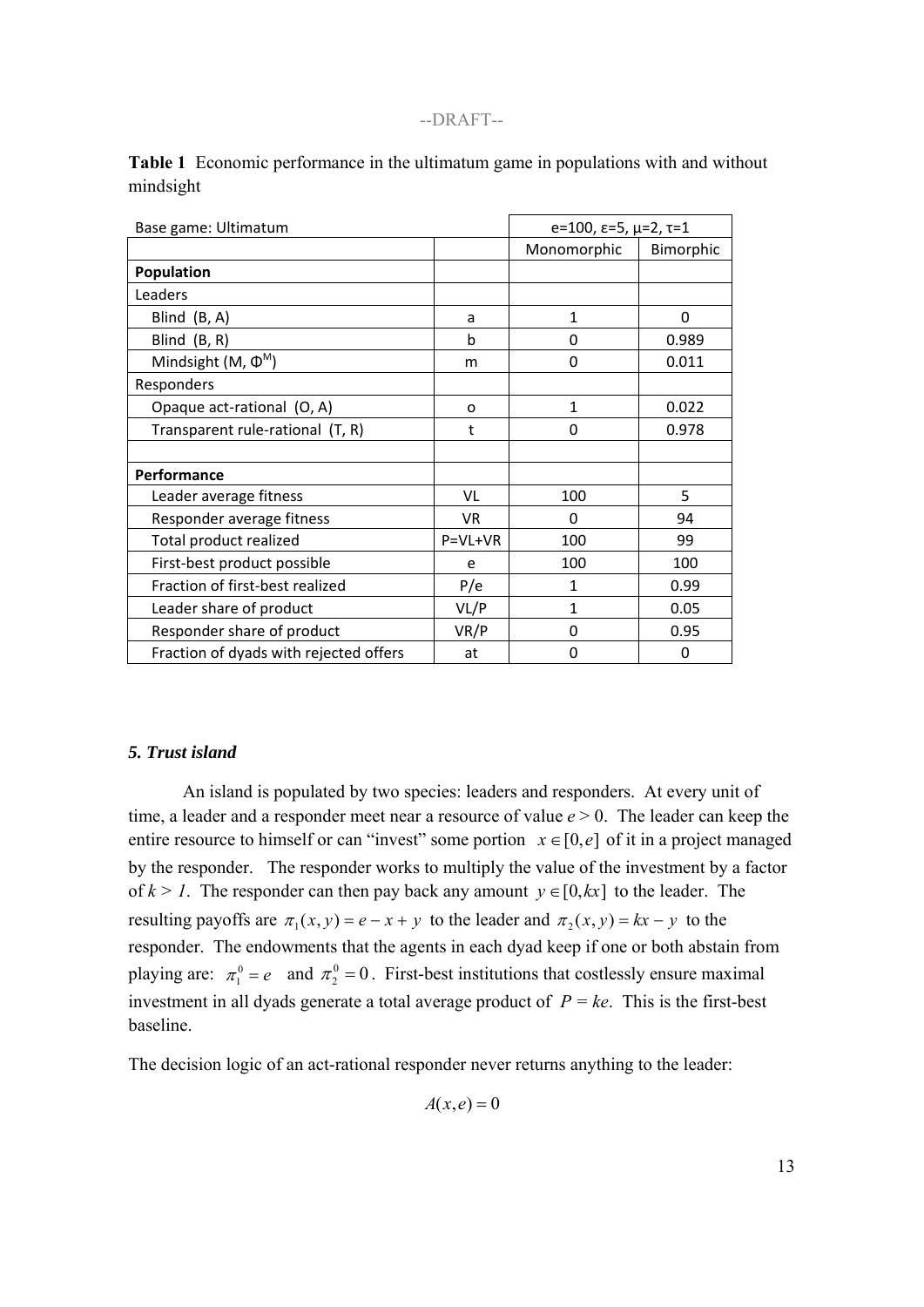The decision logic of a rule-rational responder minimally rewards those leaders who invest everything and punishes all others:

$$
R(x,e) = \begin{cases} e + \varepsilon \text{ if } x = e \\ 0 \text{ if } x < e \end{cases}
$$

Leader strategies are:  $x_A = 0$  and  $x_R = e$ . The payoffs under the various combinations of decision logics are:

$$
\pi_1^{AA} = e \qquad \pi_2^{AA} = 0
$$
  
\n
$$
\pi_1^{RR} = e + \varepsilon \qquad \pi_2^{RR} = ke - e - \varepsilon
$$
  
\n
$$
\pi_1^{AR} = e \qquad \pi_0^{AR} = 0
$$
  
\n
$$
\pi_1^{RA} = 0 \qquad \pi_2^{RA} = ke
$$

By Proposition 3, the blind / opaque / act-rational population in which all leaders are (B, A) and all responders are (O, A) is evolutionarily stable.

By Proposition 6, the following population is an evolutionary focal point:

Leaders: (B, R) and (M,  $\Phi^M$ ) Pop. shares:  $b = 1 - \frac{e + \varepsilon + \tau}{ke}$ ,  $m = \frac{e + \varepsilon}{ke}$ *ke*  $b=1-\frac{e+\varepsilon+\tau}{\tau}, m=\frac{e+\varepsilon+\tau}{\tau}$ 

Responders:  $(O, A)$  and  $(T, R)$  Pop. shares: *e t e*  $o = \frac{\mu}{t}, t = 1 - \frac{\mu}{t}$ 

provided 
$$
\mu < \frac{e \varepsilon}{e + \varepsilon}
$$
 and  $\tau < e(k-1) - \varepsilon$ 

Table 2 gives a numerical example comparing economic performance in the monomorphic and bimorphic populations. In the monomorphic equilibrium leaders do not invest anything and the responders earn nothing. In orbits around the bimorphic fixed point, blind leaders believe that responders are committed to repay with interest and invest everything. Some of them are betrayed by act-rational responders. But investment occurs in most dyads, the only exception being dyads in which a leader with mindsight is paired with an opaque act-rational responder. Mindsight and transparency serve to increase the total average product but also allocate most of the gains to the responders. However, since average fitness of both leaders and responders is higher at the bimorphic fixed point, bimorphic populations near the fixed point are Pareto-superior to the monomorphic equilibrium.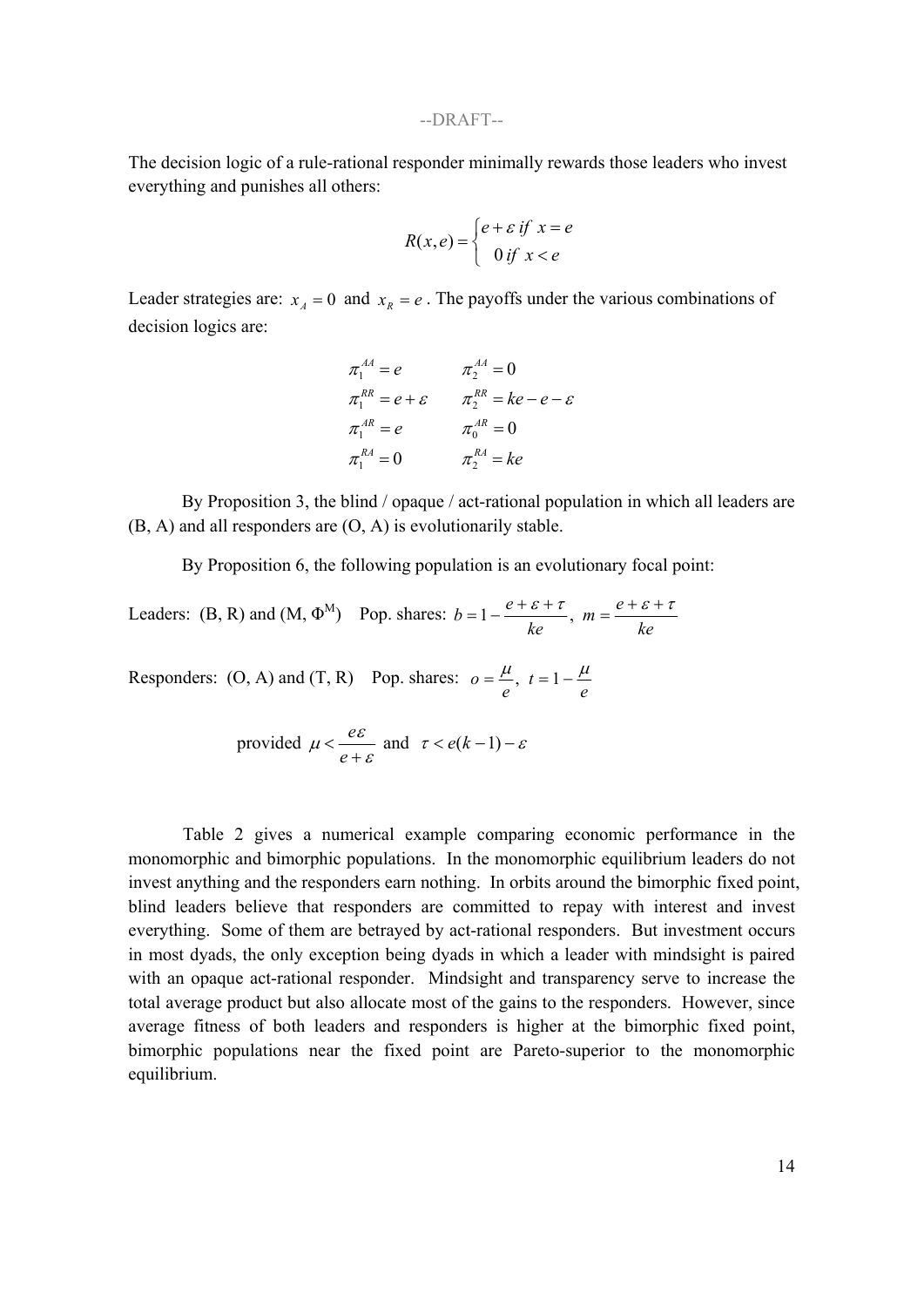This case shows that mindsight, transparency and rule-rationality can be critical for trust, can make all players better off, and may exist in evolved populations. Unlike in the Ultimatum Game, mindsight and transparency are incentive-compatible for all: responders want to show their decision logic and leaders want to see it. But since mindsight is costly, a fraction of leaders evolve to free-ride without mindsight. Such blind trusting leaders in turn create a niche for opaque act-rational responders, who evolve to prey on them. However, as the numerical example in Table 2 shows, distrust, betrayal, opaqueness and act-rationality can all be very rare even if only a minority of the leaders have mindsight.

| Base game: Trust                          |             | $e=100$ , $\varepsilon=5$ , $\mu=2$ , $\tau=1$ , $k=5$ |           |
|-------------------------------------------|-------------|--------------------------------------------------------|-----------|
|                                           |             | Monomorphic                                            | Bimorphic |
| Population                                |             |                                                        |           |
| Leaders                                   |             |                                                        |           |
| Blind (B, A)                              | a           | $\mathbf{1}$                                           | $\Omega$  |
| Blind (B, R)                              | $\mathbf b$ | 0                                                      | 0.788     |
| Mindsight (M, $\Phi^M$ )                  | m           | $\Omega$                                               | 0.212     |
| Responders                                |             |                                                        |           |
| Opaque act-rational (O, A)                | O           | $\mathbf{1}$                                           | 0.02      |
| Transparent rule-rational (T, R)          | t           | $\Omega$                                               | 0.98      |
|                                           |             |                                                        |           |
| Performance                               |             |                                                        |           |
| Leader average fitness                    | VL          | 100                                                    | 102.9     |
| Responder average fitness                 | <b>VR</b>   | 0                                                      | 394       |
| Total product realized                    | P=VL+VR     | 100                                                    | 496.9     |
| First-best product possible               | ke          | 500                                                    | 500       |
| Fraction of first-best realized           | P/(ke)      | 0.2                                                    | 0.9938    |
| Leader share of product                   | VL/P        | 1                                                      | 0.21      |
| Responder share of product                | VR/P        | 0                                                      | 0.79      |
| Fraction of dyads with reciprocated trust | $(b+m)t$    | $\Omega$                                               | 0.98      |
| Fraction of dyads with distrust           | $a + m$ o   | 1                                                      | 0.00424   |
| Fraction of dyads with betrayal           | b o         | 0                                                      | 0.01576   |

**Table 2** Economic performance in the trust game in populations with and without mindsight

# *6. Conclusion*

We identified the decision logics and mindsight-related capabilities that may evolve among randomly paired agents subject to selection based on their performance in a sequential interaction. We found that the state of universal blindness, opaqueness, and act-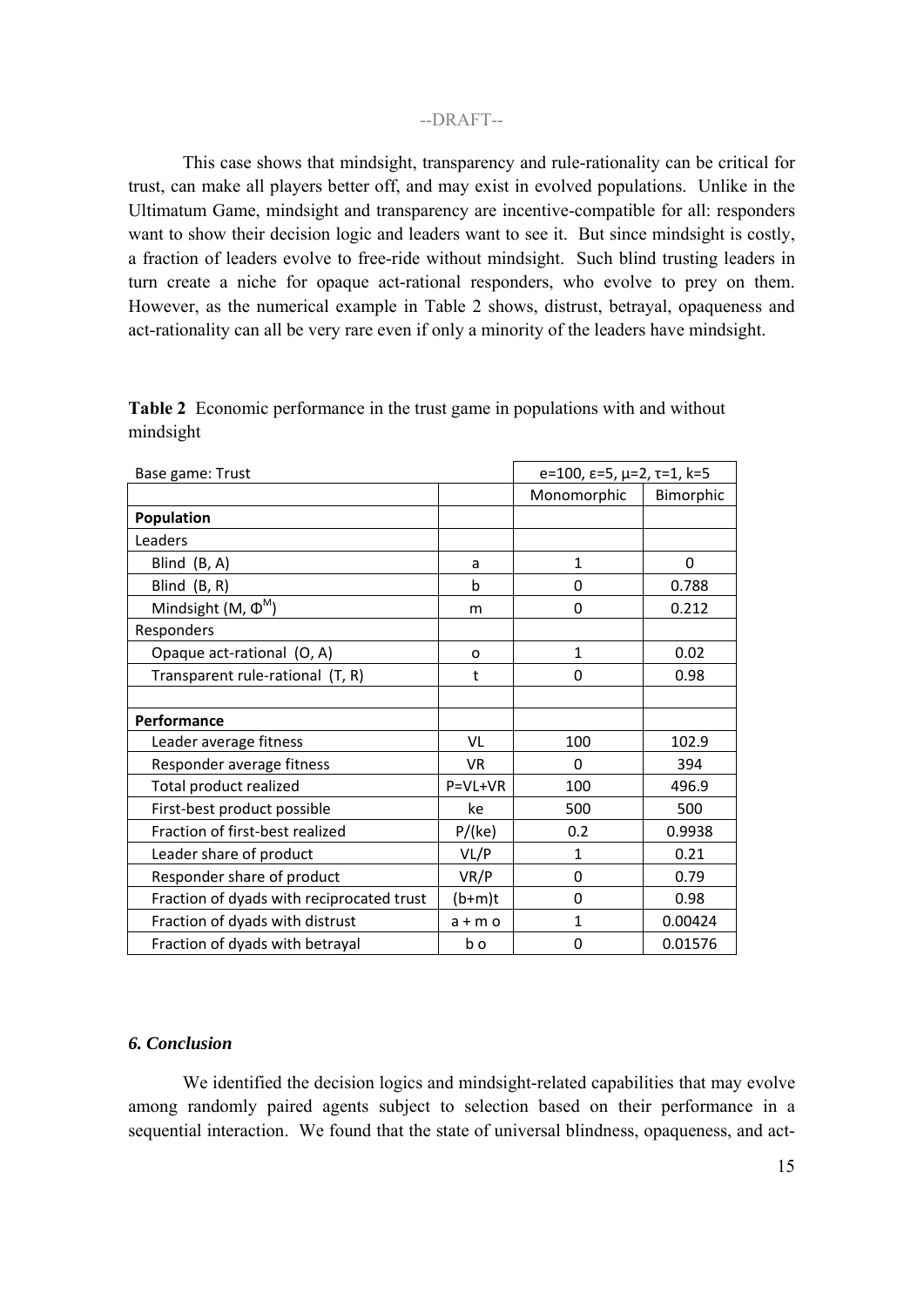rationality is the unique evolutionarily stable equilibrium. Blind leaders and opaque responders cannot go extinct and opaque responders evolve to be act-rational. Mindsight, transparency, and rule-rationality cannot be universal and cannot be present in asymptotically stable proportions. However, mindsight, transparency, and rule-rationality are not ruled out by evolution. Mindsight, transparency, and rule-rationality may comprise significant share of populations along closed erdogic orbits around a fixed point. In such populations, blind leaders assume each responder is rule-rational and leaders with mindsight assume that an opaque responder is act-rational.

We examined our findings in two specific contexts: Ultimatum Game and Trust Game. In both games, mindsight, transparency, and rule-rationality serve to allocate most of the surplus to responders. Given the zero-sum nature of the Ultimatum Game, mindsight does not engender new value and leaders are better off in the equilibrium without mindsight. But in the Trust Game, both leaders and responders earn more in populations with mindsight and mindsight, transparency, and rule-rationality are critical for investment that generates new surplus.

Both on stability and complexity grounds, we conclude that act-rationality, blindness, and opaqueness are more likely to be found in evolved populations than rulerationality, mindsight, and transparency. But although we found that populations with rulerationality, mindsight, and transparency are at best fluctuating around a fixed point, we also conclude that mindsight may constitute an important dimension along which agents with complex psychologies evolve and may be critical for understanding behavior among such agents.

## *References*

- Abhijit Banerjee and J. Weilbull (1995) "Evolutionary selection and rational behavior" in A. Kirman and M. Salmon, eds., "Learning and Rationality in Economics" Blackwell, Oxford, 343-363
- Robert Aumann (2008) "Rule-Rationality versus Act-Rationality" Discussion Paper 497, Center for Rationality and Interactive Decision Theory, Hebrew University, Jerusalem
- Peter Danielson (1992) *Artificial Morality: Virtuous Robots for Virtual Games*, Routledge, London
- David Gauthier (1986) *Morals by Agreement*, Oxford University Press, Oxford
- Herbert Gintis (2009) *Game Theory Evolving*, 2nd ed., Princeton University Press, Princeton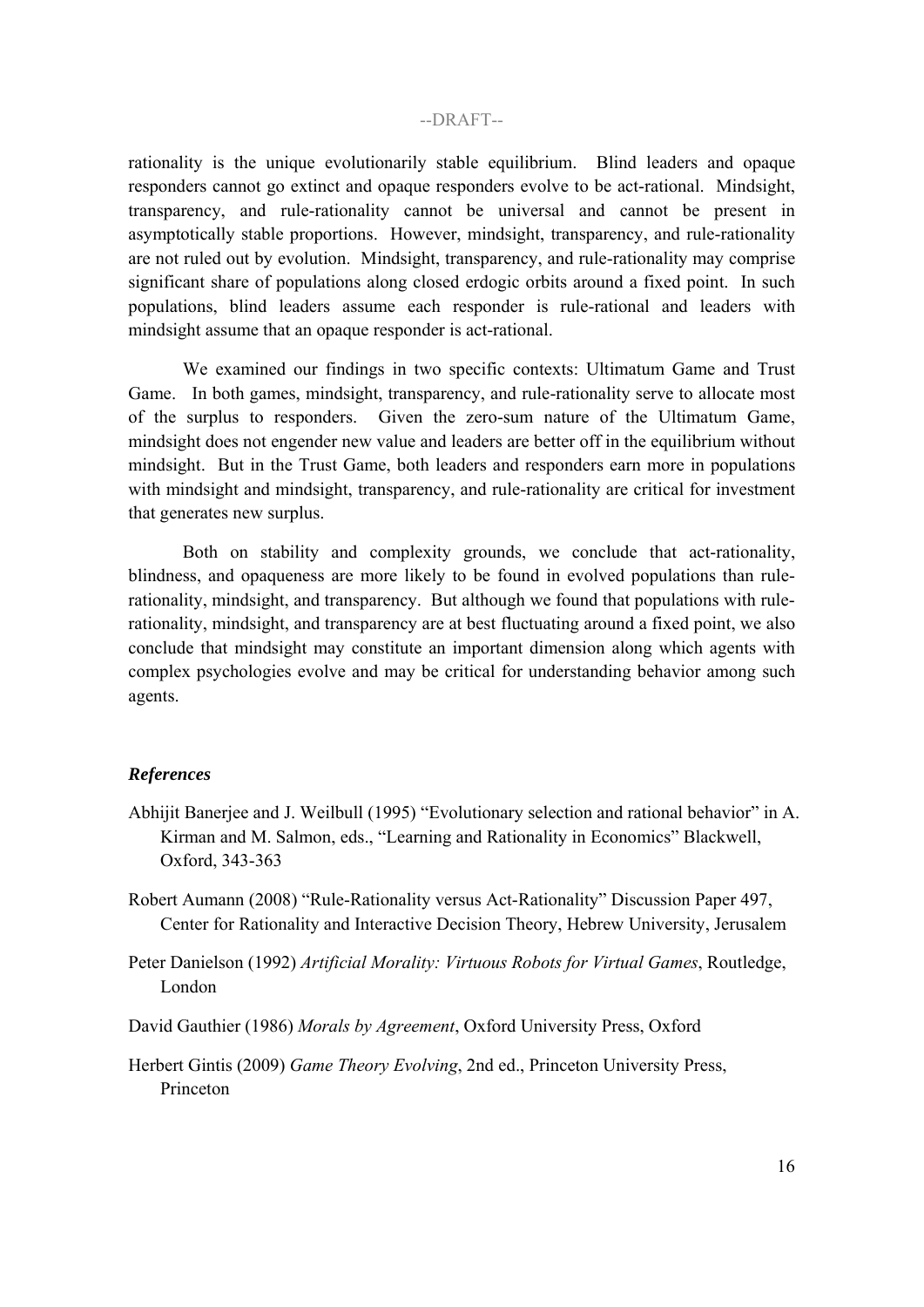- Werner Guth and H. Kliemt (1998) "The indirect evolutionary approach: bridging the gap between rationality and adaptation" *Rationality and Society* 10(3), 377-399
- Werner Guth and H. Kliemt (2000) "Evolutionarily stable co-operative commitments" *Theory and Decision* 49, 197-221
- Werner Guth and B. Peleg (2001) "When will payoff maximization survive? An indirect evolutionary analysis" *Journal of Evolutionary Economics* 11, 479-499
- Aviad Heifetz, C. Shannon, and Y. Spiegel (2007) "What to maximize if you must" *Journal of Economic Theory* 133, 31-57
- Randolph M. Nesse, ed. (2001) *Evolution and the Capacity for Commitment*, Russell Sage Foundation, New York
- Hessel Oosterbeek, R. Sloof, and G. van de Kuilen (2004) "Cultural Differences in Ultimatum Game Experiments: evidence from a Meta-Analysis" *Experimental Economics* 7:171–188
- Thomas C. Schelling (1960) *The Strategy of Conflict*, Harvard University, Cambridge
- Daniel J. Siegel (2001) "Toward an interpersonal neurobiology of the developing mind: attachment relationships, 'mindsight,' and neural integration" Infant Mental Health Journal, 22(1-2), 67-94
- Michael Tomasello, B. Hare, H. Lehmann , J. Call (2007) "Reliance on head versus eyes in the gaze following of great apes and human infants: the cooperative eye hypothesis" *Journal of Human Evolution* 52:3, 314-320

#### *Appendix*

## *Model in the case of bimorphic population*

The model introduced in Section 2 allows for an arbitrary number of decision logics. In the special case of a bimorphic population we use the following simplified notation.

Population state

Leaders: (B, R) and (M,  $\Phi^M$ ) types only.  $\mathbf{p} = (b,m)$ ,  $b + m = 1$ Responders: (O, A) and (T, R) types only.  $q = (o,t)$ ,  $o + t = 1$ 

The payoff matrices summarizing fitness earned in each of the four dyads are respectively: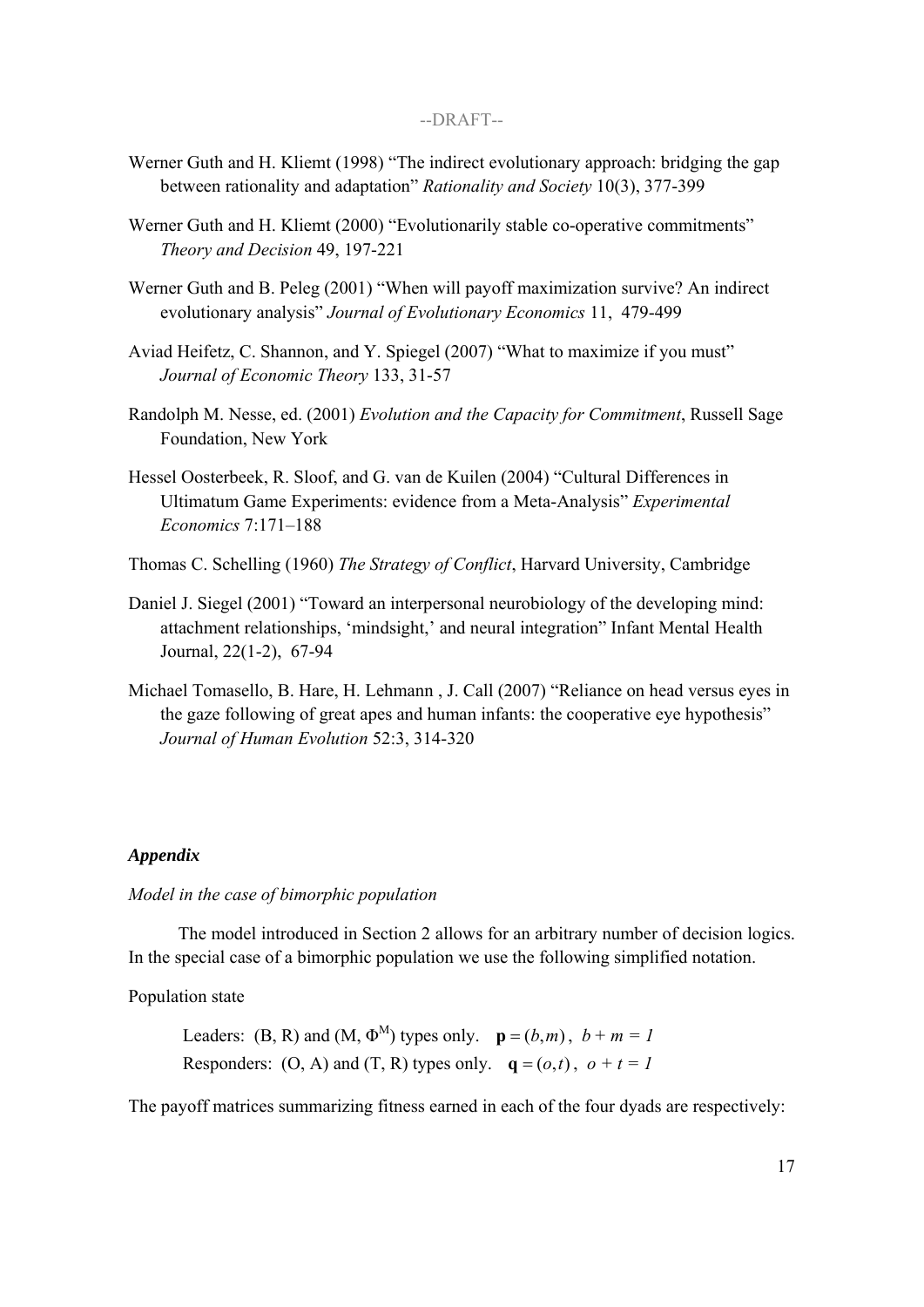$\begin{array}{c} \hline \end{array}$ 

Leaders:  $\mathbf{\Pi}_{L} = \begin{pmatrix} \lambda_1 & \lambda_2 \\ -A A & \lambda_1 & -R R \end{pmatrix}$  $\begin{cases} \pi_1^{RA} & \pi_1^{RR} \\ -\frac{AA}{R} & \pi_1^{RR} \end{cases}$ L  $\overline{ }$  $\begin{aligned} \mathcal{L} = \begin{vmatrix} \pi_1 & \pi_1 \ \pi_1^{AA} - \mu & \pi_1^{RR} - \mu \end{vmatrix} \end{aligned}$ *AA RR RA RR L*  $1 - \mu$   $n_1$  $\prod_{l} = \begin{array}{ccc} \lambda_1 & \lambda_1 & \lambda_2 \\ \lambda_4 & \lambda_5 & \lambda_6 \end{array}$ 

Responders:

$$
\mathbf{\Pi}_R = \begin{bmatrix} \pi_2^{RA} & \pi_2^{RR} - \tau \\ \pi_2^{AA} & \pi_2^{RR} - \tau \end{bmatrix}
$$

Expected fitness of the two leader types

$$
V_{BR}(o,t) = o\pi_1^{RA} + t\pi_1^{RR}
$$
  

$$
V_M(o,t) = o\pi_1^{AA} + t\pi_1^{RR} - \mu
$$

Expected fitness of the two responder types

$$
V_{OA}(b,m) = m\pi_2^{AA} + b\pi_2^{RA}
$$
  

$$
V_{TR}(b,m) = \pi_2^{RR} - \tau
$$

Population average fitness:

Leaders:  $\overline{V}_L \equiv bV_{BR} + mV_M$ Responders:  $\overline{V}_R \equiv oV_{OA} + tV_{TR}$ 

Replicator dynamic:

Leaders: 
$$
\dot{b} = b(V_{BR} - \overline{V}_L)
$$
  
Responders:  $\dot{o} = o(V_{OA} - \overline{V}_R)$ 

*Proof of Proposition 1* Suppose there is a type of opaque responder in a fixed point population that has decision logic A and another type with a different decision logic  $Z \neq A$ . Since each type of responder is opaque, every type of leader plays the same action against each. By definition of act-rationality, replying to the leader's action using A yields a higher payoff than using any other decision logic Z. Thus opaque responders who use Z have lower average fitness than act-rational responders, which implies the population is not a fixed point. It also follows that if all responders are opaque and act-rational, a mutant opaque responder with decision logic Z cannot invade. ■

*Proof of Proposition 2* By Proposition 1, at a fixed point all opaque responders are actrational. A leader with mindsight who believes an opaque responder is not act-rational earns lower average fitness than a leader with mindsight who believes an opaque responder is act-rational. Therefore, leaders with mindsight who believe an opaque responder is not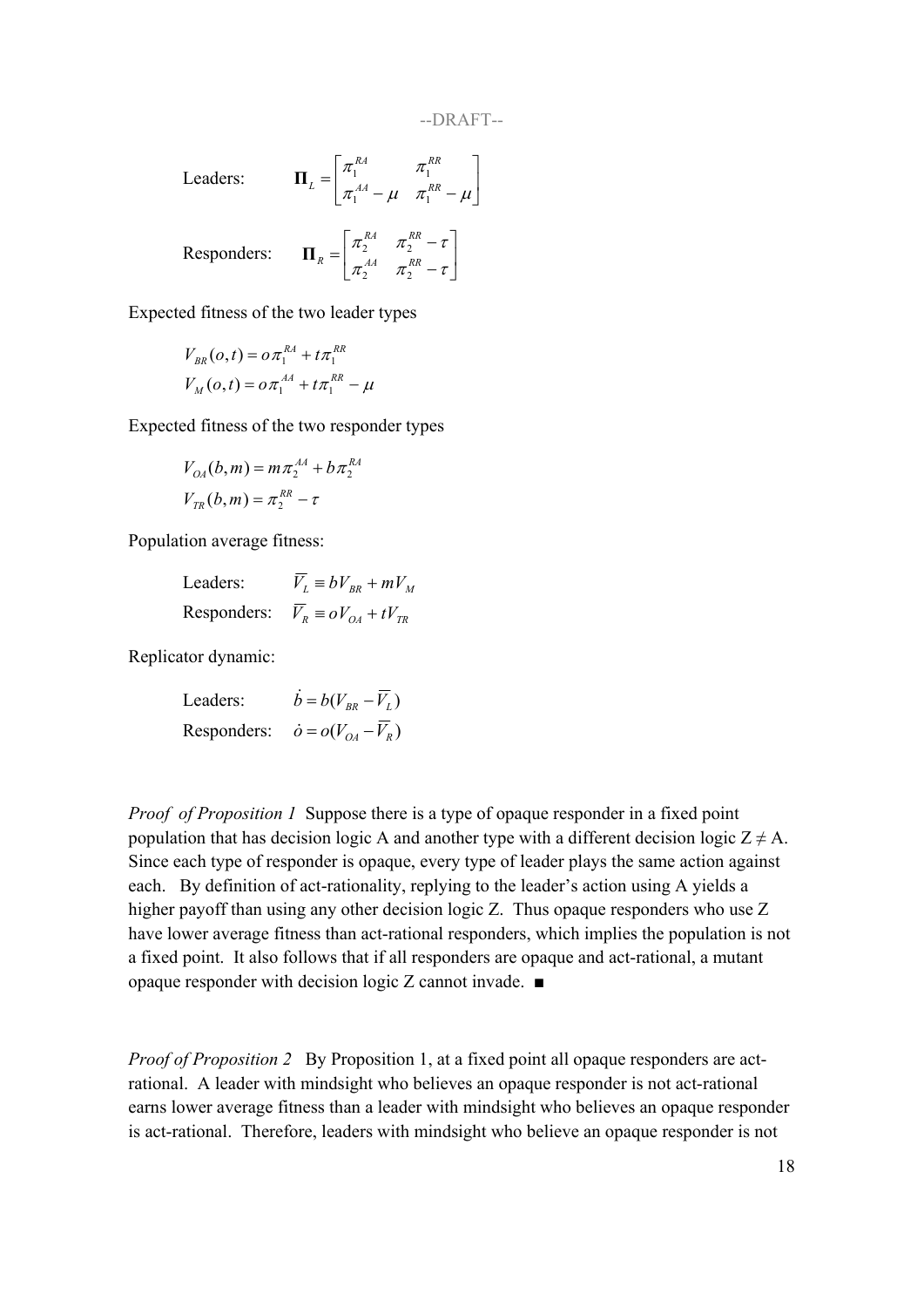act-rational cannot coexist at a fixed point with leaders with mindsight who believe an opaque responder is act-rational. It also follows that if all leaders with mindsight believe that opaque responders are act-rational, a mutant leader with different theory of mind cannot invade. ■

*Proof of Proposition 3* Suppose all leaders are of type (B, A) and all responders are of type (O, A). Since all responders are opaque, a mutant leader with mindsight can get no information but would incur the cost of mindsight. Since all responders are act-rational, a mutant leader with a different theory of mind would earn less fitness. Thus mutants with mindsight or different theory of mind cannot invade the leader population. Since all leaders are blind, a mutant responder who is transparent cannot influence any leader's action, but would incur the cost of transparency. A mutant responder who is not act-rational would earn less fitness than an act-rational responder. Thus mutant responders who are transparent or have a different decision logic cannot invade the responder population. ■

*Proof of Proposition 4* Suppose there is a fixed point at which all leaders have mindsight. Assumption 2 implies that all responders must be transparent and rule-rational, since any other type of responder would earn lower average fitness. A blind leader who believes responders are rule-rational would earn the same payoff in the base game as a leader with mindsight but save the cost of mindsight. Thus a mutant leader of type (B, R) can invade the leader population. ■

*Proof of Proposition 5* Suppose there is a fixed point at which all responders are of type (T, Θ). A blind leader with theory of mind Φ = Θ would earn the same payoff in the base game as a leader with mindsight but save the cost of mindsight. Thus the leader population must consist entirely of agents of type  $(B, \Theta)$ . But an opaque act-rational responder  $(O, A)$ can earn more against such leaders than a transparent responder  $(T, \Theta)$ . Therefore a mutant responder of type (O, A) can invade if the responder population consists entirely of  $(T, \Theta)$  responders.  $\blacksquare$ 

*Proof of Proposition 6* Consider a population of leaders consisting of (B, R) and (M,  $\Phi^M$ ) types and a population of responders consisting of  $(O, A)$  and  $(T, R)$  types. The system is an asymmetric evolutionary game analyzed by Gintis (2009, Sec. 12.17). We follow his approach to solve for the fixed point and ascertain its stability.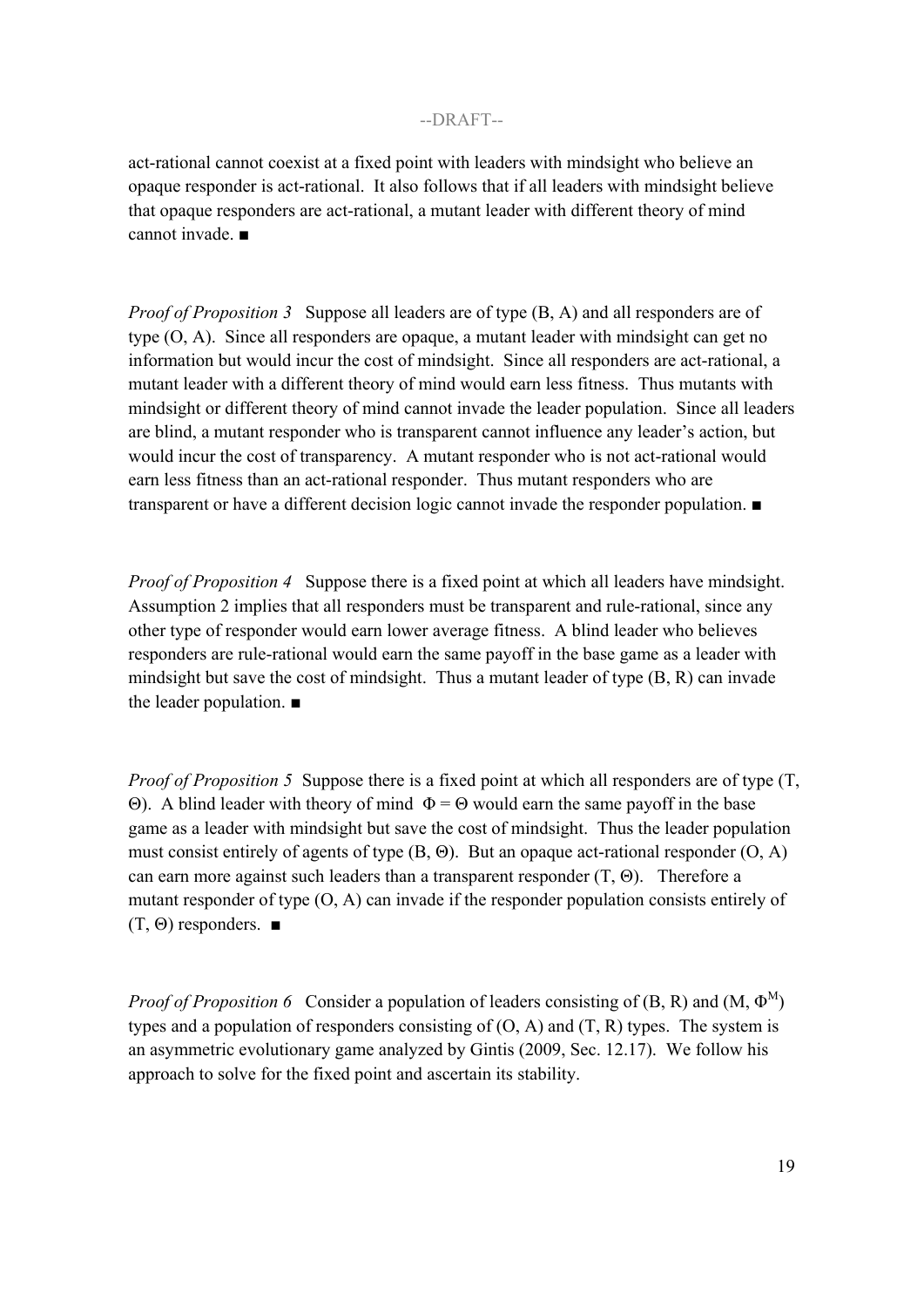Adding a constant to each entry in a column of  $\Pi$ <sub>*L*</sub> or in a row of  $\Pi$ <sub>*F*</sub> does not affect the replicator dynamics. Therefore we can simplify the payoff matrices as follows:

$$
\Pi_L' = \begin{bmatrix} 0 & \mu \\ \pi_1^{AA} - \pi_1^{RA} - \mu & 0 \end{bmatrix}
$$

$$
\Pi_R' = \begin{bmatrix} 0 & \pi_2^{RR} - \pi_2^{RA} - \tau \\ \pi_2^{AA} - \pi_2^{RR} + \tau & 0 \end{bmatrix}
$$

Using the population share of blind leaders *b* and population share of opaque responders *o* as state variables, we can express the replicator equations of the two populations as follows:

$$
\dot{b} = b(1 - b)(\alpha - \gamma b)
$$

$$
\dot{\sigma} = o(1 - o)(\beta - \delta o)
$$

where

$$
\alpha = \mu > 0
$$
  
\n
$$
\beta = \pi_2^{AA} - \pi_2^{RR} + \tau < 0
$$
  
\n
$$
\gamma = \pi_1^{AA} - \pi_1^{RA}
$$
  
\n
$$
\delta = \pi_2^{AA} - \pi_2^{RA}
$$

The fixed point is given by:

$$
b^* = \frac{\beta}{\delta} = \frac{\pi_2^{A A} - \pi_2^{R R} + \tau}{\pi_2^{A A} - \pi_2^{R A}} \qquad , \quad b^* = \frac{\alpha}{\gamma} = \frac{\mu}{\pi_1^{A A} - \pi_1^{R A}}
$$

and  $m^* = 1 - b^*$  and  $t^* = 1 - o^*$ . Since  $\alpha$  and  $\beta$  have opposite signs, this population is an evolutionary focal point surrounded by trajectories which are closed orbits such that the time frequencies of  $(b, o)$  along the orbits equal  $(b^*, o^*)$ . (Gintis, 2009, Theorem 12.9)

Next, we need to establish that a third type of responder cannot invade the bimorphic responder population consisting of  $(O, A)$  and  $(T, R)$  types. By Proposition 1, a mutant of type  $(O, Z \neq A)$  cannot invade. A mutant of type  $(T, A)$  also cannot invade because it is treated the same as  $(O, A)$  responder by both types of leader and therefore earns  $\tau$  less fitness than  $(0, A)$  responder. Lastly, consider a mutant responder of type  $(T, Z)$  such that  $Z \neq R$  and  $Z \neq A$ . Since R is the decision logic that induces the leader with mindsight to take the action which lets the responder maximize its payoff, the mutant earns less than the incumbent (T, R) responder earns against (B, R) or  $(M, \Phi^M)$  leader.

Finally, we need to establish that a third type of leader cannot invade the bimorphic leader population consisting of  $(B, R)$  and  $(M, \Phi^M)$  types. Consider a mutant leader of type  $(B, A)$ .